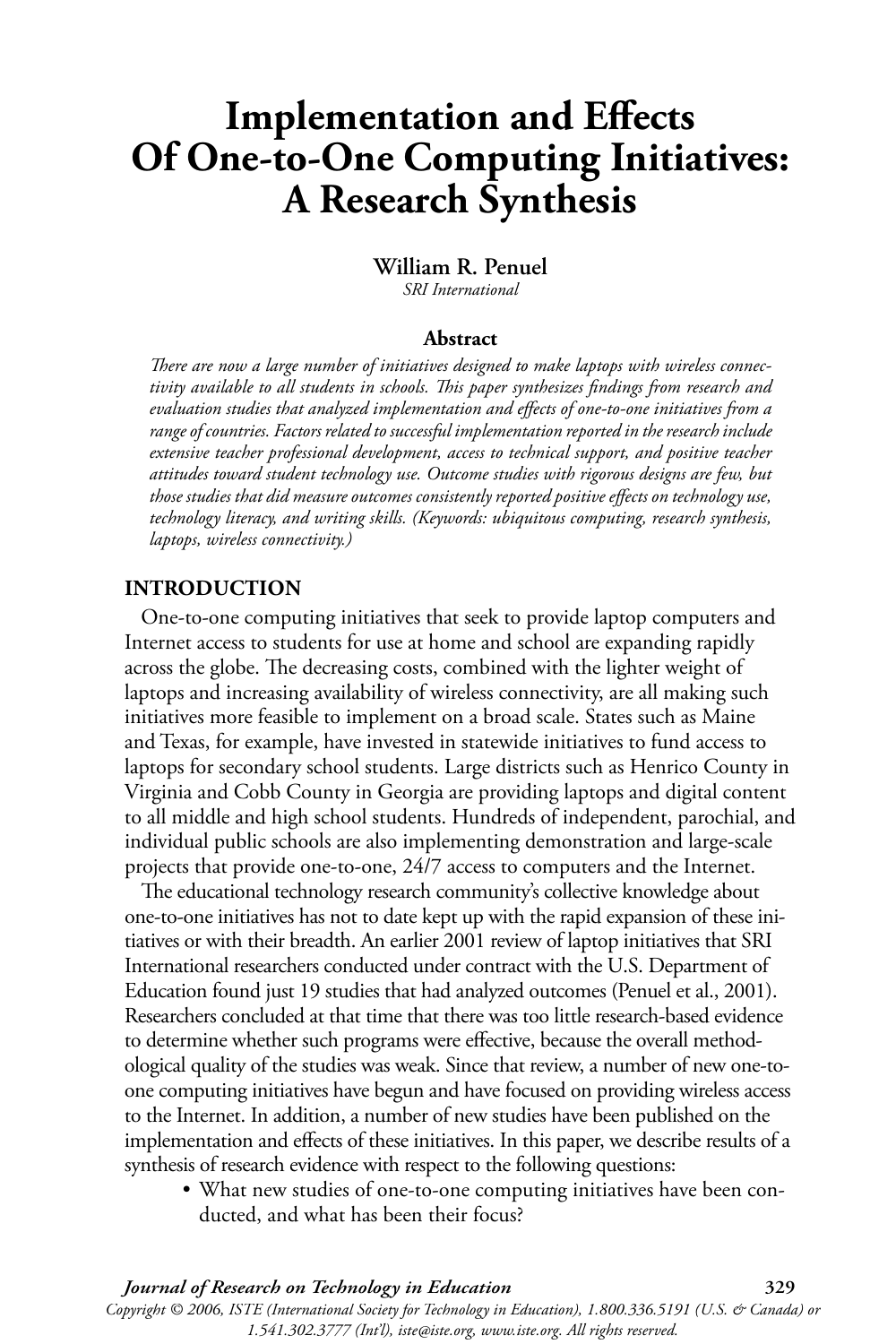- How are students and teachers using technology in initiatives?
- What new information is available from studies about the conditions necessary for effective implementation?
- Have there been any rigorously-designed outcome studies published on the effectiveness of initiatives? If so, what outcomes have been measured?
- What research is still needed on one-to-one initiatives?

In this paper, we provide a definition of one-to-one computing initiatives and a theoretical framework that elaborates on their potential for improving teaching and learning, as well as likely conditions for successful implementation. We then describe the methodology synthesizing findings from 30 separate studies of one-to-one initiatives. In the results section, we discuss the goals and scale of different initiatives included in the review, describe particular design features and factors that may influence teachers and overall implementation most strongly, and consider evidence of effects shown by the limited number of rigorously designed studies in the field and follow with an analysis of the untapped potential of most one-to-one studies to date. Finally, we consider in the conclusion section what is not yet known but needs to be explored in future studies of one-to-one initiatives.

#### **One-to-One Initiatives: A Definition**

There has been widespread interest and investment in initiatives designed to provide each student with a computer to support academic learning for close to ten years now in the United States. The earliest initiatives in the U.S. began appearing in the mid-1990s, and the most visible sponsored initiative at that time was Microsoft's Anytime, Anywhere Learning program (Rockman ET AL, 1998). As part of this program, scores of schools and districts implemented programs in which students could lease or buy laptop computers that they and their teachers were expected to use in school. In the past five years, Apple Computer, Inc. has become more actively involved in the area, and even though the estimated total cost of ownership of laptop computers remains high (Consortium on School Networking, 2004), whole districts and even states continue to invest in initiatives designed to give every student in particular grade levels a laptop computer.

In practice, the scope and detail of one-to-one initiatives are largely defined by the initiating institutions. Common to most initiatives is the idea that all students have individual access to computers, but program managers have different policies about, for instance, whether students can take computers home and about whether students lease or pay to own their computers. In addition, initiative leaders have adopted a variety of goals for initiatives that are often similar to initiatives in other localities (e.g., improving access to technology resources for all students), but policymakers and program leaders give different emphases to these goals and to the multiplicity of goals they use to convince school boards, foundations, state legislatures, and others to pay for laptop computers (Lemke & Martin, 2003a, 2003b, 2003c, 2003d).

A core set of characteristics shared by a wide number of initiatives, however, coupled with the continued if not growing interest among policymakers and ed-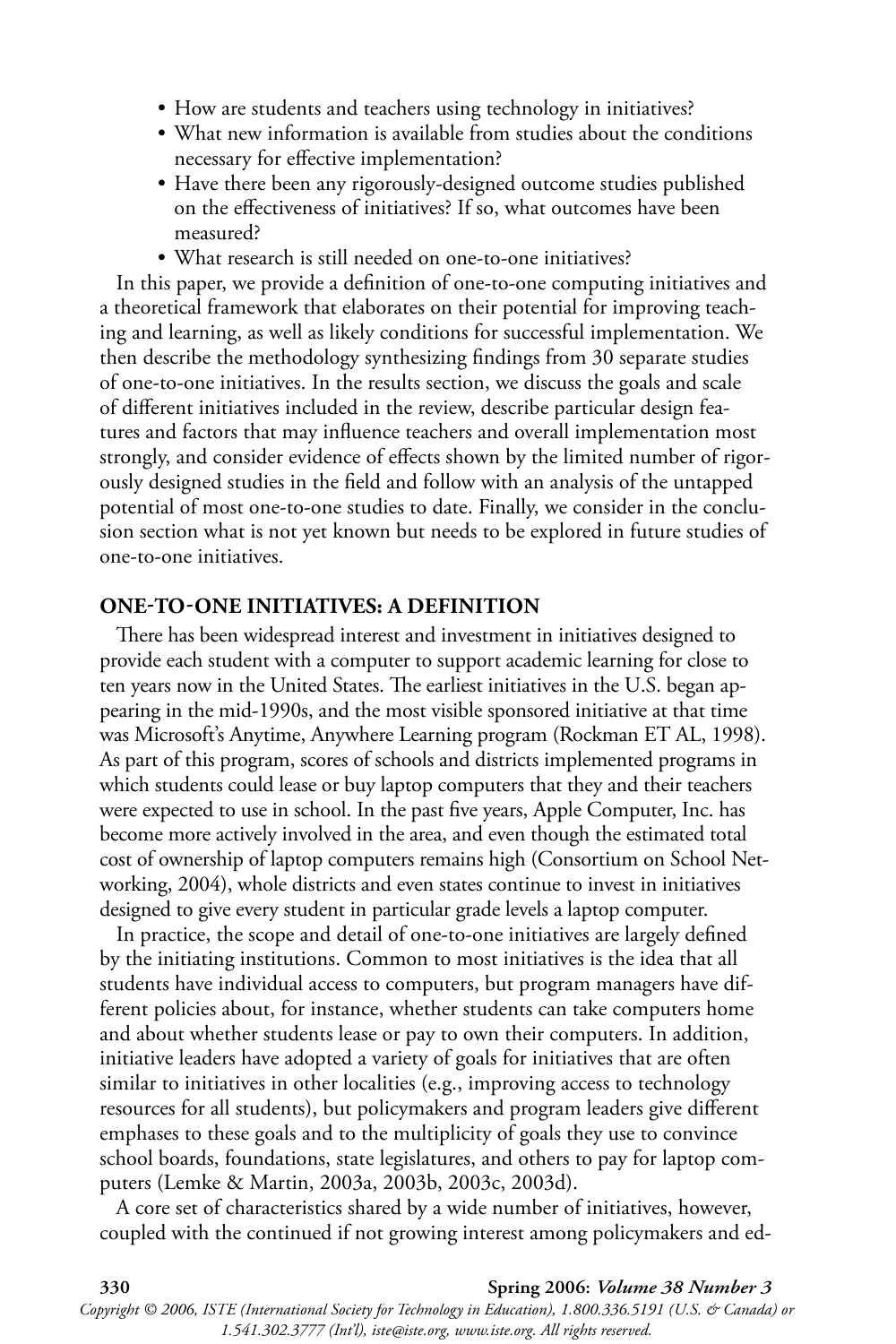ucational leaders in one-to-one initiatives, makes it both possible and important to conduct a review of what is known about their implementation and effectiveness. For purposes of this review, we have chosen three core features common to a wide variety of initiatives as defining characteristics of one-to-one computing in the classroom: (1) providing students with use of portable laptop computers loaded with contemporary productivity software (e.g., word processing tools, spreadsheet tools, etc.), (2) enabling students to access the Internet through schools' wireless networks, and (3) a focus on using laptops to help complete academic tasks such as homework assignments, tests, and presentations.

These characteristics distinguish one-to-one initiatives that are the focus of this review from past efforts aimed at providing each student with his or her own computer. Earlier one-to-one efforts provided students with desktop computers for home use (Chang et al., 1998; Rockman et al., 1995) and with laptops with limited or no capability to access the Internet (e.g., Haynes, 1996; Myers, 1996). An earlier review of the literature (Penuel et al., 2001) included both these types of programs as one-to-one initiatives, but as we argue below in the next section, there is a clear need to analyze what we know about the implementation and effectiveness of laptop initiatives in which students have wireless access to the Internet from knowledge of other desktop and portable computers.

# **Theoretical Framework: Why Wireless One-to-One Computing Matters for Learning and Conditions for Successful Implementation**

We drew on two kinds of research to guide our research review: theories of what kinds of learning outcomes are possible with wireless laptop computers and theories of implementation of technological innovations in the classroom. The first area of research helps explain why studying one-to-one initiatives can help us understand the potential of ubiquitous computing in schools and what advantages wirelessly connected computers may have over stand-alone computers. Latter research provides us with insight into both the likely conditions and supports necessary for implementing a technology innovation and the potential barriers to success.

## **The Potential of Wireless Laptop Computing for Student Learning**

When they could afford to buy a large number of computers, many schools throughout the 1980s and early 1990s placed them in centrally located laboratories (Means & Olson, 1995). Computer use in labs has been found to be effective at least over the short term (Kulik & Kulik, 1991; Kulik, 1994), but researchers have long argued that for technology to make a powerful difference in student learning, students must be able to use computers more than once or twice a week in a lab at school (Kozma, 1991). Limited access has been cited as a reason why teachers make limited use of technology with students (Adelman et al., 2002; Cuban, 2001; Sheingold & Hadley, 1990). Teachers report that when computers are in labs, they use technology less often for instruction because of the difficulty of scheduling time in the lab and transporting students there (Adelman et al., 2002).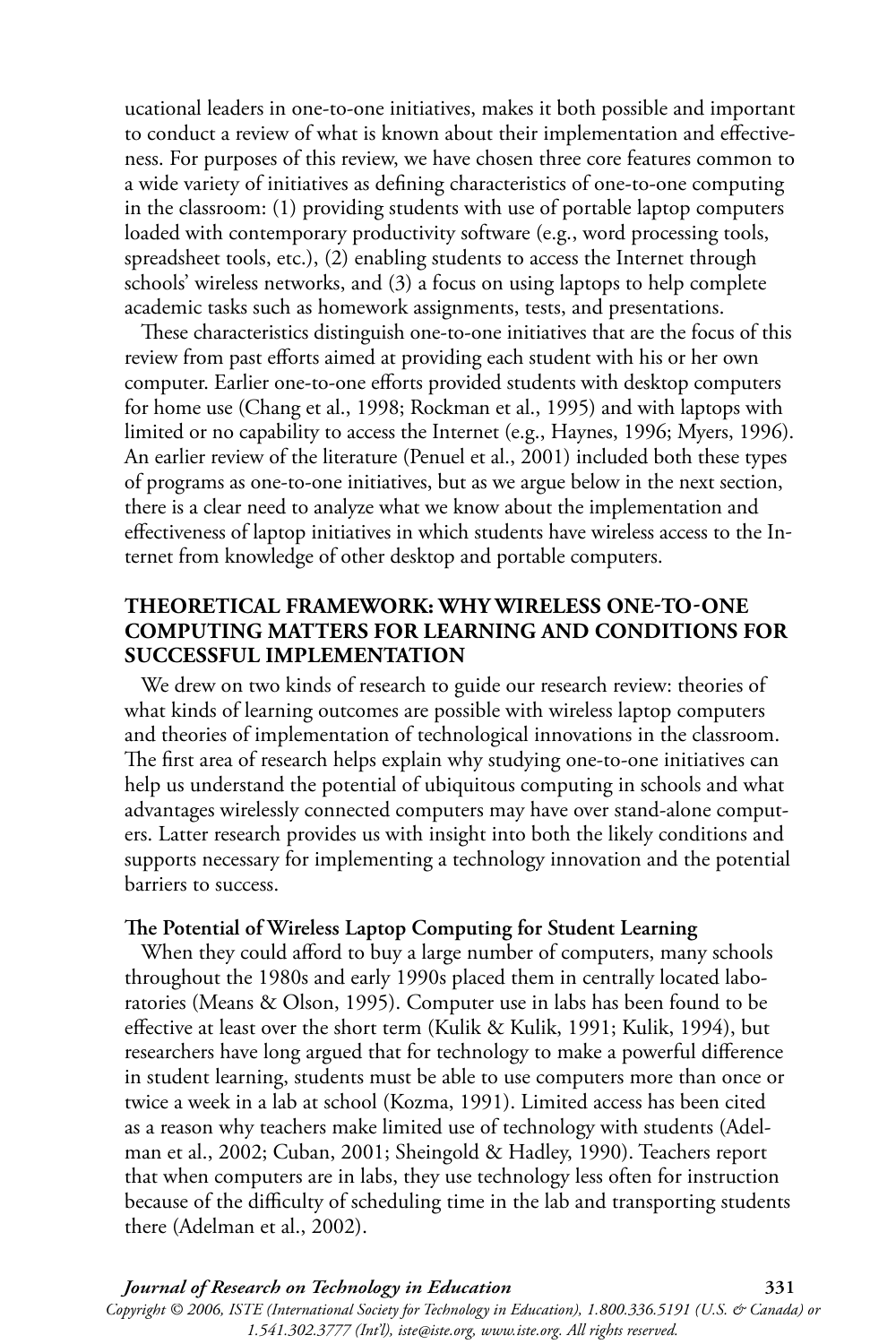More widespread access to computers makes it possible for students and teachers in schools to transition from occasional, supplemental use of computers for instruction to more frequent, integral use of technology across a multitude of settings (Roschelle & Pea, 2002). Ubiquitous, 24/7 access to computers makes it possible for students to access a wider array of resources to support their learning, to communicate with peers and their teachers, to become fluent in their use of the technological tools of the  $21<sup>st</sup>$  century workplace. When students are also able to take computers home, the enhanced access further facilitates students keeping their work organized and makes the computer a more "personal" device (Vahey & Crawford, 2002).

Beyond facilitating more frequent use of technology in class, many argue that providing students with better access to computers can provide students with more equitable access to resources and learning opportunities. Educational leaders have argued that providing students with a computer with Internet access gives everyone the ability to use up-to-date learning resources that before were available only to those who lived close to a library or benefited from school budgets that allowed for regular purchases of new textbooks (Penuel et al., 2001). Early evaluation studies of laptop programs reflected this emphasis on equity; in studies of the Beaufort (South Carolina) Learning with Laptops initiative, for example, researchers examined the extent to which providing laptops narrowed gaps between students of color and White students and between low-income and more advantaged students (see, e.g., Stevenson, 1998, 1999). Further, analyses conducted on some of the first tests of computer proficiency administered by states suggested that home access to computers helped to explain differences in student performance on those tests (North Carolina Department of Public Instruction, 1999). These studies together confirmed both the potential and significance of providing more ubiquitous access to computers to all students.

A number of researchers have also argued that providing students with ubiquitous access to wirelessly connected computers has the potential to transform learning environments and improve student learning outcomes (see Roschelle, Penuel, & Abrahamson, 2004, for a review). When computers are connected in the classroom, for example, the network can facilitate collaborative learning processes that are difficult to coordinate when teachers must be present to ensure that individuals stay on task and group members help each other learn (Zurita & Nussbaum, 2004). Further, graphical displays showing from individual contributions to solving problems (e.g., students creating points on a line for a particular equation) can help illuminate concepts that are otherwise difficult for students to understand and also motivate them to participate more actively in class (Hegedus & Kaput, 2004; Kaput & Hegedus, 2002; Stroup, 2002). Further, when all students have computers that are connected through a network, students can participate in simulations that allow them to experience complex systems such as patterns of traffic and population dynamics directly (Colella, 2000; Wilensky & Stroup, 2000).

#### **Framework for Analyzing Conditions for Successful Implementation**

Much of the excitement about the potential of providing students with wirelessly connected laptops is tempered by an appreciation for the complexities and

**332 Spring 2006:** *Volume 38 Number 3 Copyright © 2006, ISTE (International Society for Technology in Education), 1.800.336.5191 (U.S. & Canada) or 1.541.302.3777 (Int'l), iste@iste.org, www.iste.org. All rights reserved.*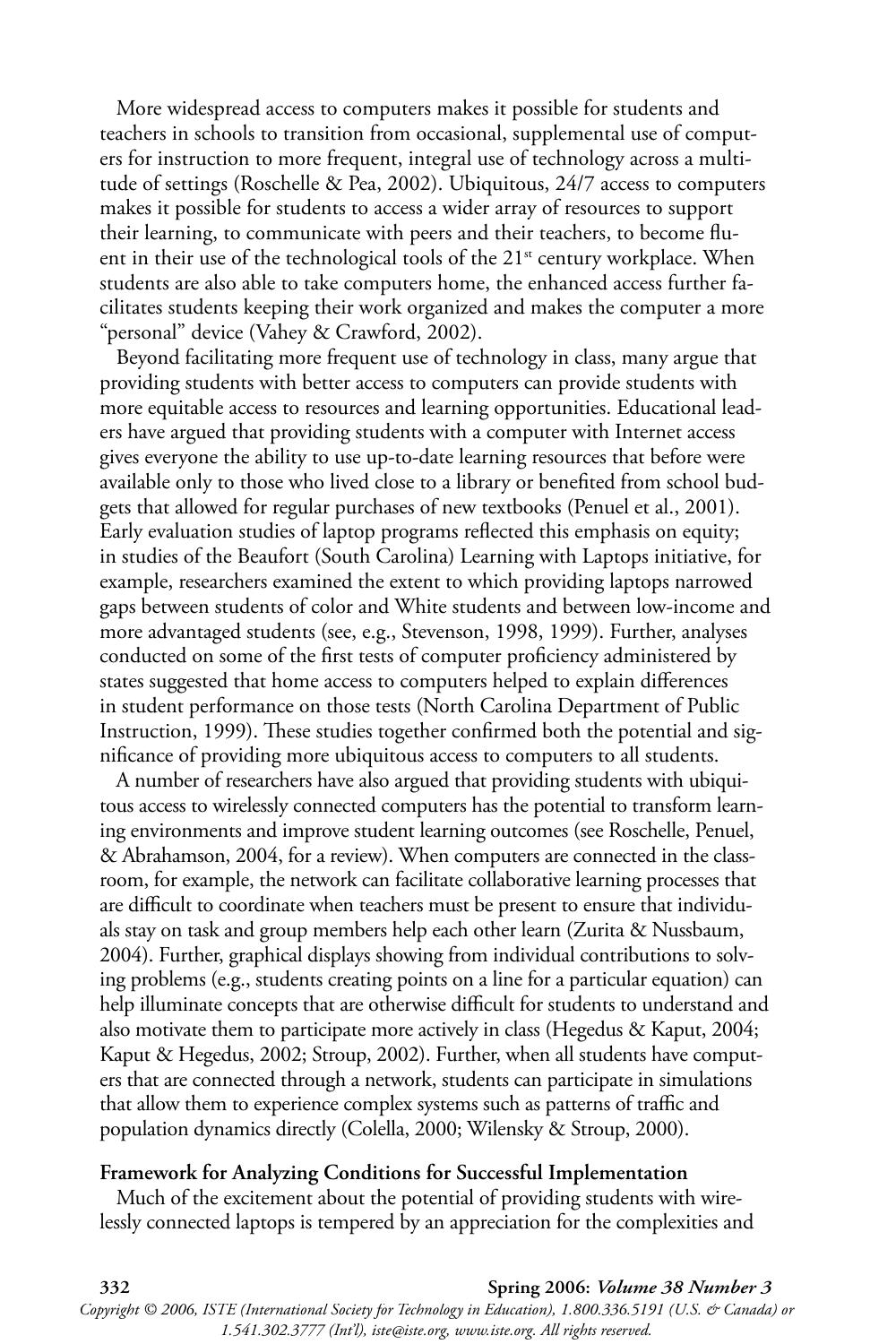difficulties of implementation of educational technologies. All too often, new technological innovations have proven unusable to a wide variety of teachers, whether because schools lack the capacity to implement them well, policies are not congruent with technology use, or the culture of the school is not supportive of technology adoption (Blumenfeld, Fishman, Krajcik, Marx, & Soloway, 2000). Critics of large investments in computers for schools often point out that technologies have been "oversold and underused," and that they have had minimal effects on learning environments (Cuban, 1986, 2001). Past research on implementation of educational technology must serve as a guide to helping interpret the effects (or lack of effects) of providing students with access to laptops, no matter how novel the technology is for classrooms, because the novelty itself poses special challenges for teachers and schools to fully realize the potential of these technologies.

One finding from past research that is likely to influence the implementation of one-to-one initiatives is that teachers' attitudes and beliefs about technology's role in the curriculum can influence how and when teachers integrate computers into their instruction (Becker & Anderson, 2000; Becker, Ravitz, & Wong, 1999; Ertmer, 1999). When teachers do not perceive that expected uses of technology are closely aligned with the curriculum, they use it less often (Sarama, Clements, & Henry, 1998). Other individual teacher characteristics that are associated with technology integration levels include teachers' pedagogical approach (Watson & Tinsley, 1995), their confidence or feelings of preparedness to use technology (National Center for Education Statistics [NCES], 2000; Yarnall, Shechtman, & Penuel, in press), and their subject-matter expertise (Roschelle, Pea, Hoadley, Gordin, & Means, 2000).

Teachers' beliefs are influenced by the nature and frequency of messages they hear in their environment (Coburn, 2004), and teacher professional development activities are a source of information about how and what to teach; these activities also prepare teachers to use technology effectively. The amount of professional development that teachers have received has been found to be related to teachers' feelings of preparedness to use technology with students (NCES, 2000). Teachers who reported spending nine hours or more in educational technology professional development activities were more likely than teachers who spent less time in such activities to report feeling well- or very well-prepared to use computers and the Internet for instruction.

In addition to amount of professional development, the form of professional development and its coherence with teachers' standards and curriculum shape the outcomes of professional development experiences. Kanaya, Light, and Culp (2005) found that when teachers perceive professional development activities to be aligned with the content schools expect them to teach and perceive the workshop to be relevant and useful to their teaching, they are more likely to integrate technology into their teaching. In addition, when teachers take on more active roles within professional development for their own learning and for their colleagues' learning, they are more likely to use technology with their students (Frank, Zhao, & Borman, 2004; Riel & Becker, 2000).

The technical infrastructure, including the availability of support for addressing problems as they arise, is also a significant factor in shaping teachers'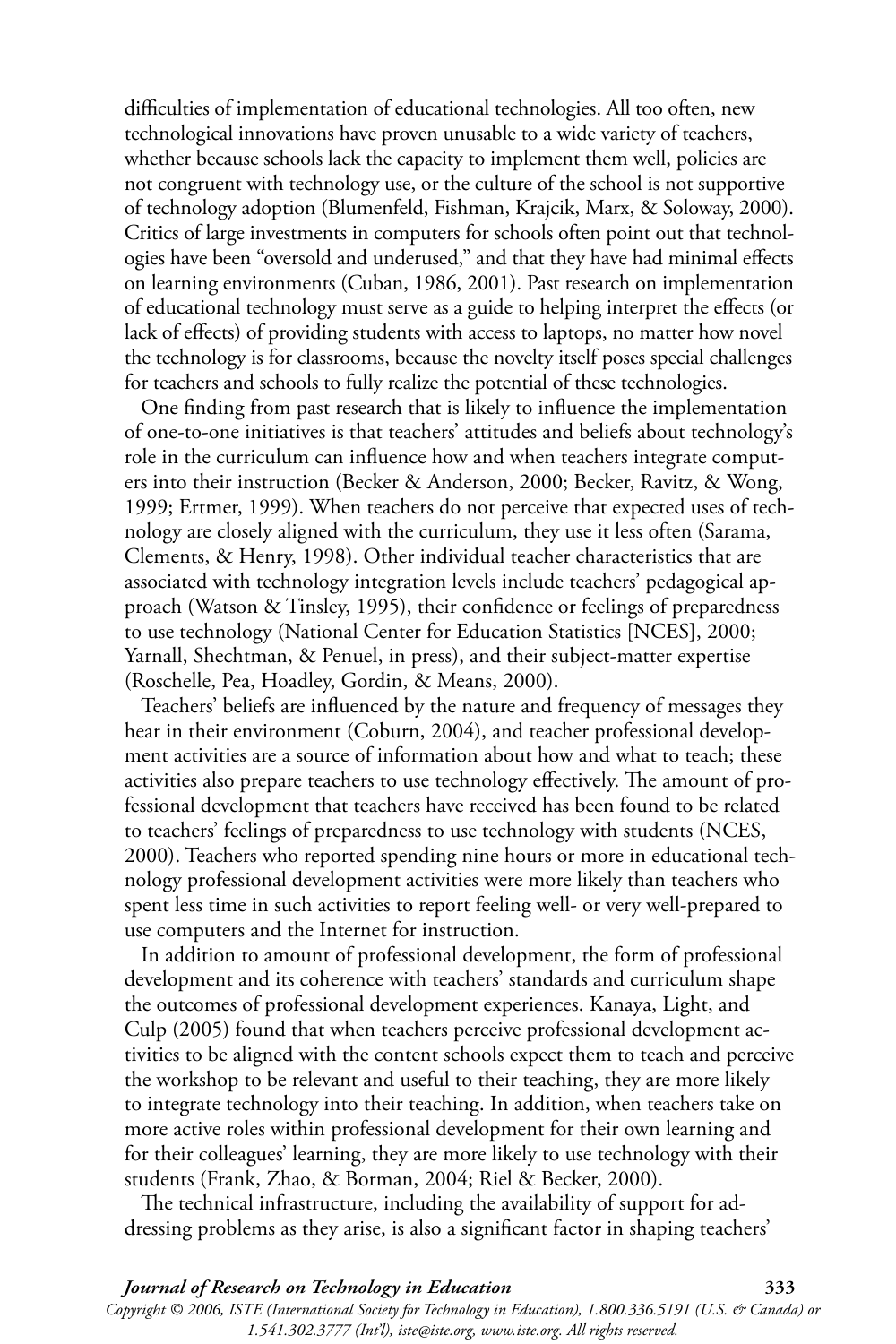technology use in the classroom. Difficulties with ensuring adequate resources for purchasing and maintaining hardware and software—including policies that make it difficult to make particular kinds of purchases—can reduce the likelihood that teachers will use technology with students (Blumenfeld et al., 2000). For classrooms using wireless networks, the reliability of the network is frequently an issue and a barrier to widespread use by teachers for instruction (Hill & Reeves, 2004; Tatar, Roschelle, Vahey, & Penuel, 2003). Further, even when access to computers and wireless connectivity is sufficient, perceptions among teachers that there is limited access to timely technical support from school-based or district staff can hinder their integration of technology into the curriculum (Molina, Sussex, & Penuel, 2005).

#### **Methodology Used for the Research Synthesis**

In this research synthesis, we sought to identify all high-quality research studies that analyzed implementation or reported outcomes of one-to-one initiatives from English-language journals and Web sites. We adopted a narrative, rather than meta-analytic approach to synthesizing findings, both because there were so few outcome studies and because the vast majority of studies reported on implementation processes that could better be summarized and synthesized using a narrative approach. In this section, we describe in detail our approach to identifying, selecting, and analyzing studies for the synthesis.

#### **Scope of the Synthesis**

The scope of this synthesis was limited to one-to-one initiatives that used laptop computers with wireless connectivity in K–12 education. We included in our synthesis articles that systematically investigated the implementation of laptop initiatives and/or studied outcomes of laptop initiatives using comparison group designs.

#### **Process for Finding and Selecting Articles**

We searched English-language peer-reviewed journals, dissertation abstracts, and the Web for studies that might be included in the synthesis using a common set of key words. Initially, our search included one-to-one initiatives that used handheld computers or graphing calculators. Researchers downloaded abstracts from all reports or articles found into EndNote, where they recorded essential bibliographic information and a common core of information about how the articles were found.

The initial search yielded 245 articles, of which there were 177 unique articles. Initially, secondary reports of research (those found in magazines such as *Technology and Learning*), meta-analyses, research syntheses, policy documents, curriculum guides, and conference reports were all eliminated from the pool of potential articles for inclusion in the study. After eliminating these, 123 articles remained in the database. Next, we eliminated articles that were outside the intended focus of the study as evidenced by the study abstracts. A total of 68 were eliminated at this point, resulting in 55 articles remaining. Finally, we eliminated articles about handhelds or graphing calculators, leaving 46 articles.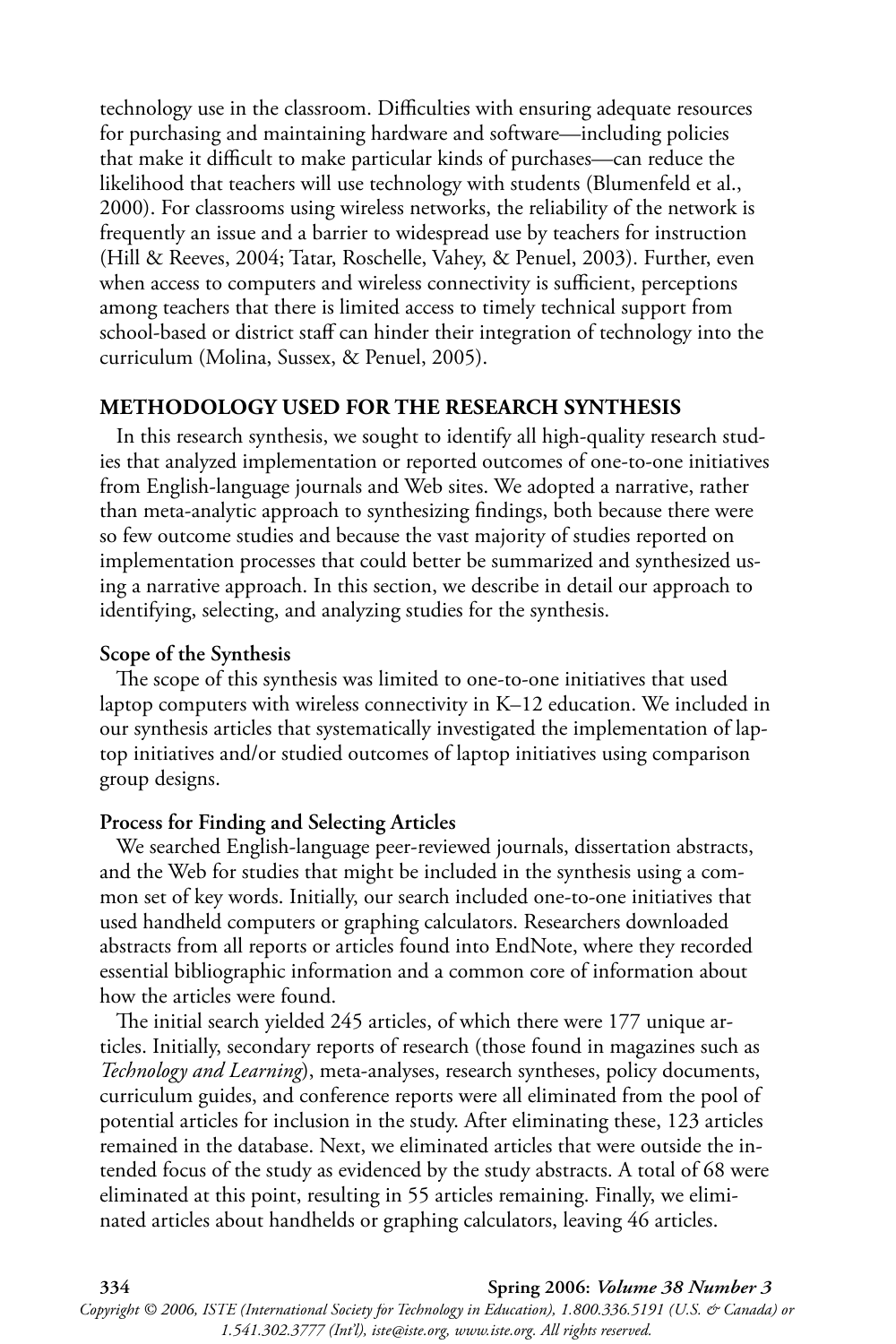We obtained each of these articles, and researchers produced 2–3 page summaries of key aspects of each study: the goals and design of the one-to-one initiative, nature of the technology used, characteristics of schools in the study, data on implementation, and data on outcomes. A more thorough reading of articles and a subsequent decision to restrict the scope of the synthesis to oneto-one initiatives using laptops with wireless connectivity led us to include a total of 30 articles in the synthesis.

## **Criteria for Inclusion**

We included articles in the synthesis that used systematic methods for investigating implementation or outcomes. We applied different criteria for studies we characterize as *implementation studies* and those we describe as *outcome studies*. *Outcome studies*, to be included, must have employed experimental designs with random assignment or quasi-experimental designs with pre- and posttest data on both treatment and control groups. To be included, *implementation studies*  must have employed systematic methods of analysis of implementation data. Examples include statistical analysis of survey data, grounded theory, comparative case study analysis, or ethnographic analysis.

#### **Process for Synthesizing Results**

Two research team members worked independently to review the 2–3 page summaries, identify a set of recurring themes to highlight in the synthesis, and code individual articles using a spreadsheet to record results of our coding by study. We began with open-coding, beginning by looking at summaries of research reports for potential coding categories within the broad areas of professional development, technical support, teacher beliefs, and student uses of technology for implementation. Once we identified a set of common categories, two coders worked independently to identify whether from study summaries the category was evident within a particular study. We then reviewed and discussed discrepancies on coding to agree on a final code for each study.

## **Findings from the Synthesis**

## **Goals and Scale of One-to-One Initiatives**

Beyond providing laptop and Internet access to students, the goals for the oneto-one initiatives included in the research synthesis tend to focus on one or more of four outcomes (Lemke & Martin, 2003a, 2003b, 2003c, 2003d; Zucker, 2004). For some initiatives, the primary focus is on improving academic achievement with the use of technology. For others, the goal is increasing equity of access to digital resources and reducing the digital divide. For still other initiatives, including the statewide initiative in Maine, the goal is increasing the economic competitiveness of the region by preparing its students more effectively for today's technology-saturated workplaces. Finally, some initiatives seek, by introducing ubiquitous access to computers, to effect a transformation in the quality of instruction. Many of the initiatives focused on transforming teaching seek specifically to make instruction more "student-centered," that is, more differentiated, problem- or project-based, and demanding of higher-order thinking skills.

*Journal of Research on Technology in Education* **335** *Copyright © 2006, ISTE (International Society for Technology in Education), 1.800.336.5191 (U.S. & Canada) or 1.541.302.3777 (Int'l), iste@iste.org, www.iste.org. All rights reserved.*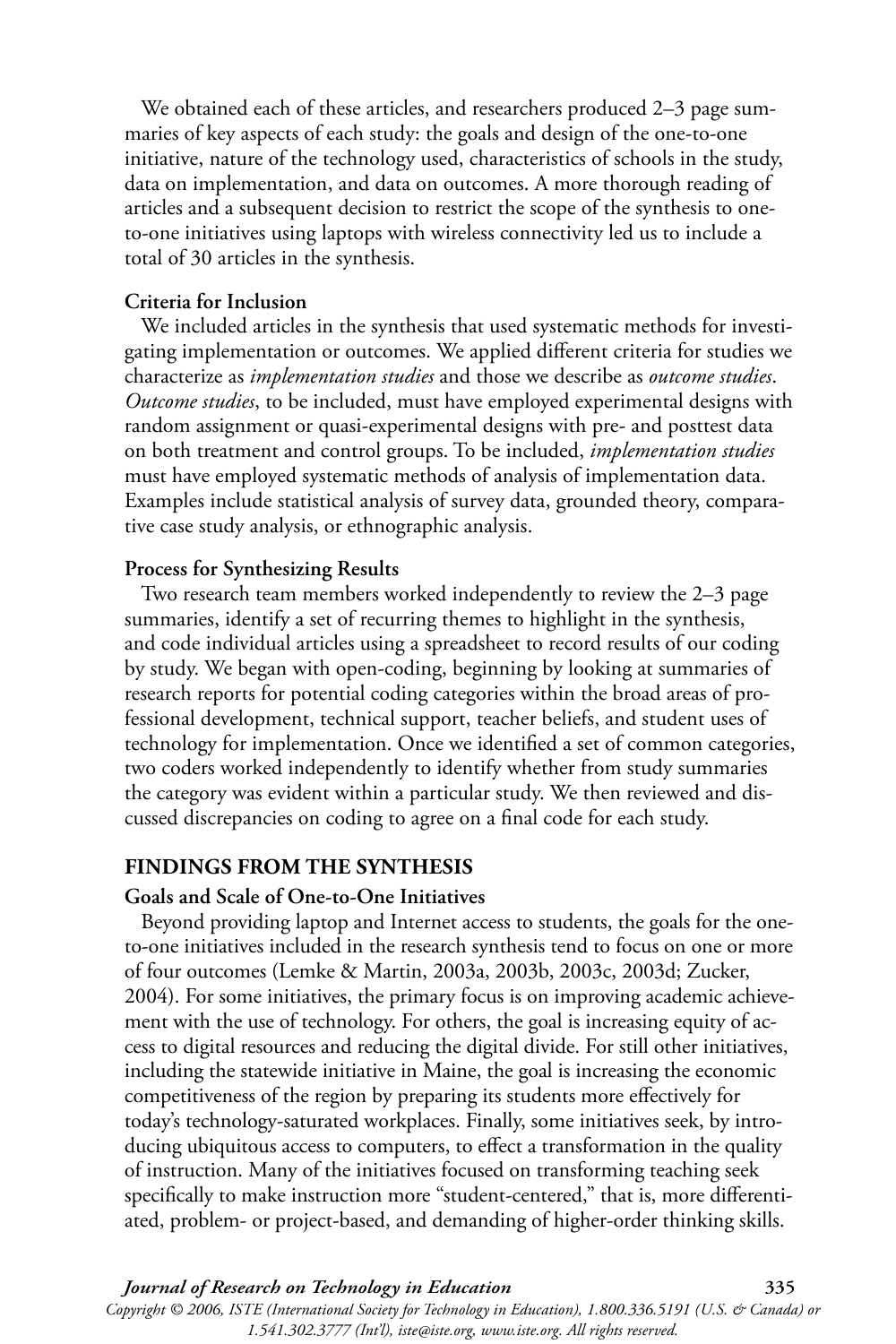The initiatives also vary widely in their scale. Some initiatives are providing laptop computers with wireless Internet access to tens of thousands of students across a district or an entire state. In still others, schools are experimenting classroom by classroom with introducing laptop computers into instruction. The challenges posed by scale are no doubt different from those posed by small pilot projects. In addition to coordinating professional development and technical support for larger numbers of teachers, large-scale initiatives must address the challenge of ensuring that programs address local teachers' needs and individual schools' goals for improving teaching and learning. Conversely, smaller-scale initiatives often face challenges in finding enough funding to support teachers and the technology; coordinating instruction with laptops when not all students in a school have laptops is an additional challenge.

#### **Classroom Uses of Laptops in One-to-One Initiatives**

A number of implementation studies have examined how students are using laptops in their classrooms and at home. Across a wide range of studies, students use laptops primarily for writing, taking notes, completing homework assignments, keeping organized, communicating with peers and their teachers, and researching topics on the Internet. (See Table 1.) For these tasks, they are using word processing software, Web browsers, e-mail clients, and chat programs. Use of software programs designed to teach basic skills appears to be less common, observed in only four of the programs studied by researchers whose work is included in the synthesis (Daitzman, 2003; Davis, Garas, Hopstock, Kellum, & Stephenson, 2005; Mitchell Institute, 2004; Warschauer, Grant, Real, & Rousseau, 2004; Zucker & McGhee, 2005).

The most common uses appear to reflect the fact that the observed students' teachers are in an "adaptation" stage of technology adoption (Sandholtz, Ringstaff, & Dwyer, 1997). In other words, they are adapting traditional teaching strategies to incorporate more adult productivity tools and having students work independently and in small groups, but they have not yet begun to implement widely more student-centered strategies for instruction such as project-based learning. Those students who do engage in more extended projects typically use design and multimedia tools, including presentation software and software for making and editing digital images and movies (Davies, 2004; Davis et al., 2005; Light, McDermott, & Honey, 2002; Mitchell Institute, 2004; Newhouse & Rennie, 2001; Stevenson, 2002; Warschauer et al., 2004; Windschitl & Sahl, 2002). Researchers presented several interesting examples of students' digital products, and some noted that these were particularly compelling to parents and adults in the school community (Light et al., 2002).

## **How Teacher Attitudes and Beliefs Shape Implementation**

Although overall few studies on one-to-one computing initiatives have presented research-based evidence that determines the true effectiveness of the programs, there is evidence that particular program designs and factors affecting teacher attitudes and beliefs influence a program's implementation and success. (See Table 2.)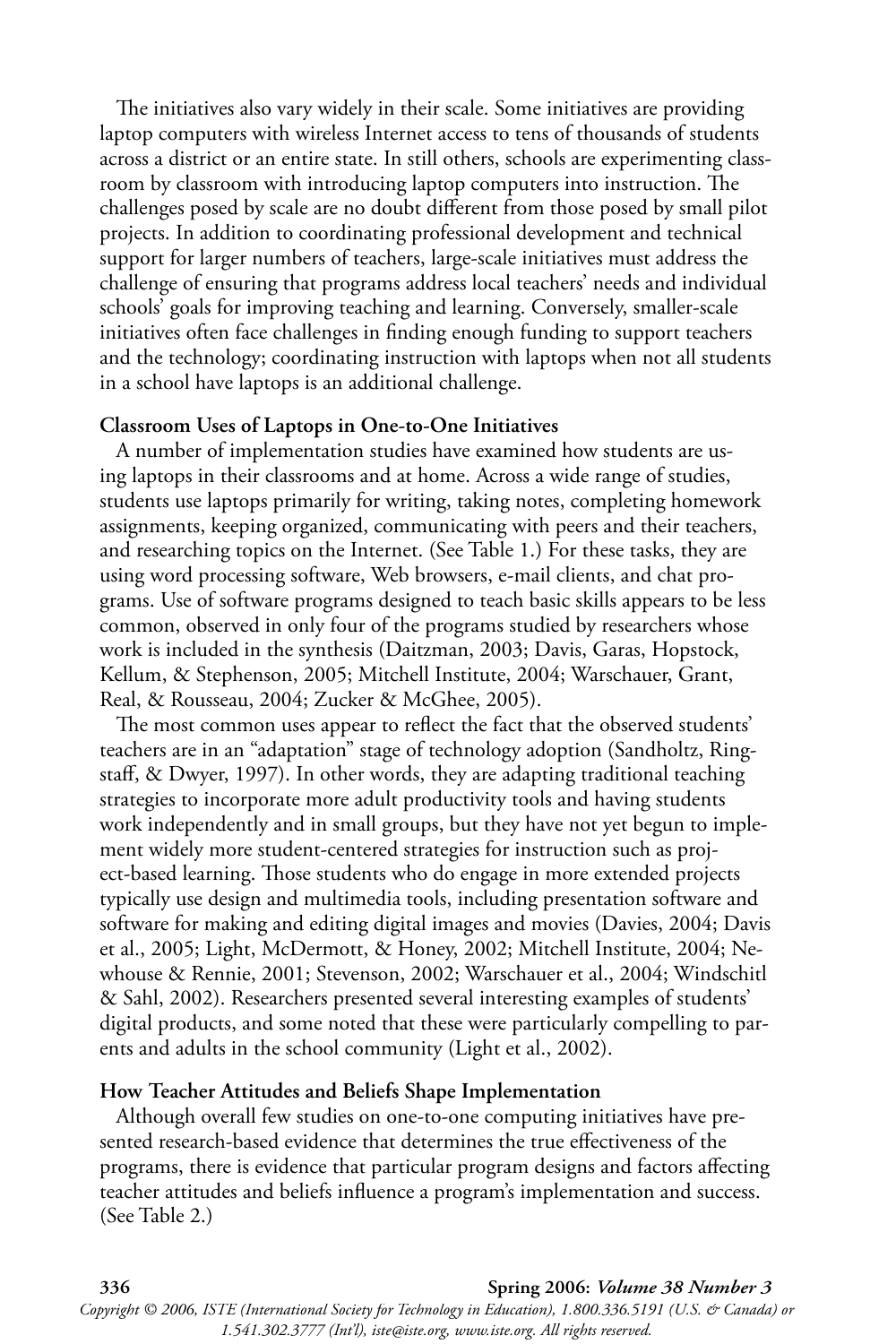|                                            | Number of Studies |
|--------------------------------------------|-------------------|
| Student Use                                | <b>Reporting</b>  |
| Word processing software                   |                   |
| Internet browsers (primarily for research) | 10                |
| Presentation software                      |                   |
| Basic skills practice                      |                   |
| Spreadsheets                               | 3                 |
| Multimedia authoring and design            |                   |

# **Table 1: Most Frequently Reported Student Uses of Computers From Studies**

# **Table 2: Most Frequently Cited Ways Teacher Beliefs Influence Implementation**

|                                                                | Number of Studies |
|----------------------------------------------------------------|-------------------|
| Teacher Belief                                                 | Reporting         |
| Perception of adequacy of access to appropriate subject        |                   |
| matter content                                                 |                   |
| Concern about unauthorized uses of laptops                     |                   |
| Beliefs about role of computers as a learning tool for student |                   |
| Beliefs about student capabilities for using computers         |                   |

Case studies of teachers in laptop programs have shown that teachers' beliefs about students, the potential role of technology in learning, and the availability of high-quality digital content influence the degree to which they use laptops with students (Lane, 2003; Trimmel & Bachmann, 2004; Windschitl & Sahl, 2002). Teachers who believe that students are capable of completing complex assignments on their own or in collaboration with peers may be more likely to assign extended projects that require laptop use and allow students to choose the topics for their own research projects. Teachers who view technology as a tool with a wide variety of potential applications are more likely to use laptops often with students (Jaillet, 2004; Windschitl & Sahl, 2002). Third, those teachers who believe that there are adequate software and Internet-based resources available to help teach their particular content area may use laptops with students more often than teachers who believe that there are simply not enough high-quality materials available (Lane, 2003; Trimmel & Bachmann, 2004). Conversely, those teachers who are concerned that students will use their laptops for unauthorized purposes, such as playing games or searching the Internet for recreational purposes during class time, are likely to report implementing laptops less often with students in class (Jaillet, 2004; Trimmel & Bachmann, 2004; Zucker & McGhee, 2005).

Particular design features may influence teachers' beliefs in such a way as to make them likely to use laptops in conjunction with student-centered modes of instruction. Project Hiller, a within-school laptop program for high school students, required its teachers to engage in two extended projects with students and to mentor two to three student-driven projects in the school. In their projects, Project Hiller students took on significant and visible roles within the school, including helping teachers with planning lessons that used technology, developing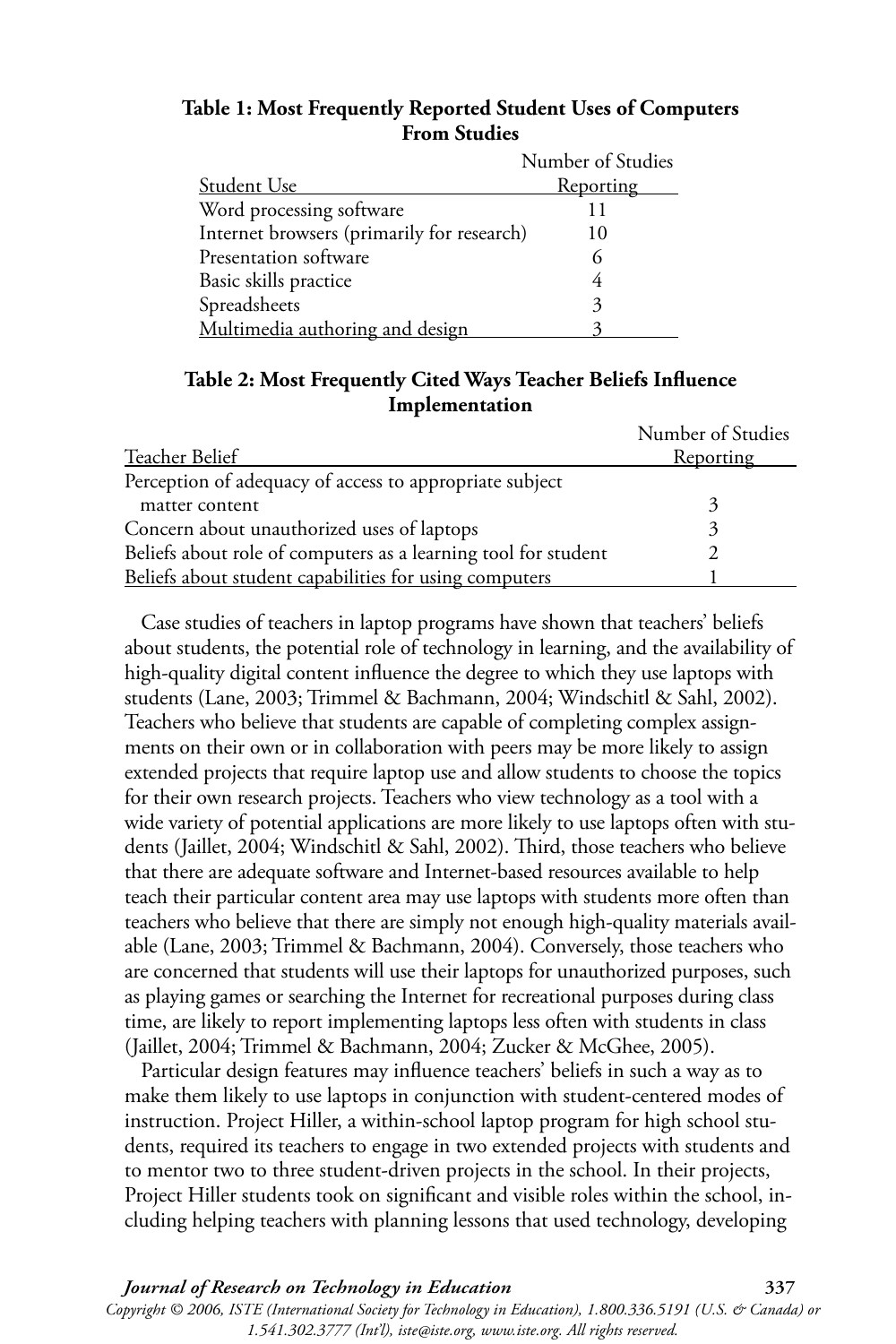multimedia materials for departmental projects, mentoring younger peers, and producing a newsletter. Many of the teachers reported that their expectations of what their students could do changed after seeing how skilled students were when using multimedia tools. Teachers reported that they then began assigning more complex and challenging work to students (Light et al., 2002).

The researchers who studied Project Hiller found that the number of teachers who reported doing long-term projects lasting more than a week (at least once a year or more) increased from 85% to 95% during the course of the project, as did the number of teachers who use journaling with their students, which rose from 58% to 68%. Analysis of observational data and interviews with Project Hiller teachers, students, and coordinators revealed an increase in the occurrence and quality of informal, project-based, and small group interactions between teachers and students participating in the program (Light et al., 2002).

## **The Roles of Professional Development and Technical Support in Fostering Implementation**

Several of the implementation studies examined what teachers, students, and administrators believed were critical factors in supporting implementation of laptop programs. In addition, some researchers conducted observations in programs that led them to draw conclusions about what features of programs support or hinder implementation. These studies can provide valuable information to understanding implementation, even though research-based evidence that such factors lead to better student outcomes does not yet exist.

Formal professional development has been a critical component of many largescale and smaller one-to-one programs, and the features of these activities reported to be important for implementation varied from program to program. (See Table 3.) Teacher workshops often focus on providing teachers with skills they need to use the technology themselves, but many reported that what was most critical was a focus on helping teachers integrate technology into their instruction (Davies, 2004; Dinnocenti, 2002; Fairman, 2004; Harris & Smith, 2004; Lane, 2003; Lowther, Ross, & Morrison, 2001). In Maine, content specialists have also been assigned to help teachers with finding digital resources and integrating technology into specific content areas (Silvernail & Harris, 2003). In addition, some programs have assigned staff (either internal to the school or external) to help teachers on an as-needed basis with technology integration (Davies, 2004; Dinnocenti, 2002; Fairman, 2004; Light et al., 2002). A third form of professional development, informal help from colleagues within the school, may be especially important to ensuring implementation success. A number of researchers reported that they observed teachers helping each other with technology problems or engaging in joint curriculum planning, and some have even reported that teachers prefer this form of professional development above others (Davis et al., 2005; Gaynor & Fraser, 2003; Lane, 2003; Silvernail & Harris, 2003; Windschitl & Sahl, 2002).

Some of the professional development that is targeted to help teachers become more "student-centered" in their teaching has been especially effective in transforming instruction in laptop classrooms. A good example of such a program is the iNtegrating Technology for inQuiry (NTeQ) model (Morrison,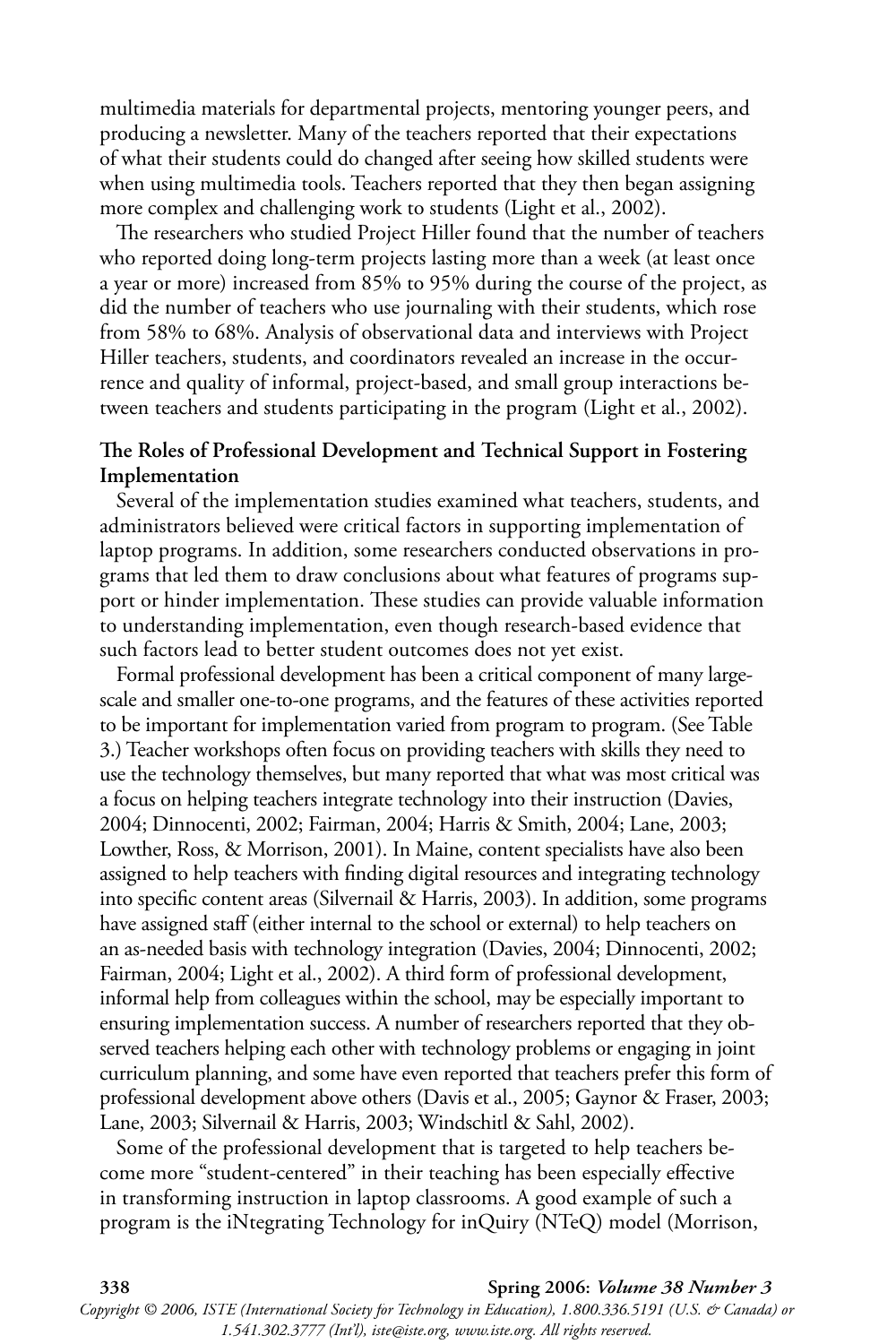# **Table 3: Supportive Features of Professional Development Reported In Studies**

|                                                    | Number of Studies |
|----------------------------------------------------|-------------------|
| Student Use                                        | <b>Reporting</b>  |
| Focus on integrating technology into instruction   |                   |
| Informal help from colleagues                      |                   |
| Ongoing access to coaches to help with integration |                   |
| Focus on finding content-rich resources            |                   |

Lowther, & DeMuelle, 1999), which helps teachers develop extended problems and projects that use real-world resources, student collaboration, and computer tools to reach solutions or create final products. The model calls for a full 10 days of professional development for teachers, plus follow-up during the year. Comparison group studies of teachers provided the NTeQ program and then either assigned to a laptop classroom or non-laptop classroom suggest that laptops can facilitate more use of project-based learning and cooperative grouping strategies (Lowther et al., 2001).

In addition to professional development, readily available technical support also appears to be important for laptop programs to succeed. Programs in which teachers report a high degree of reliability for laptops often have both withinbuilding technical support staff devoted to helping with the program and ready access to outside vendors for major problems (Hill & Reeves, 2004). Ensuring that all students' laptops are working makes it less likely that teachers will have to develop two sets of assignments—one for students with laptops and another for students without laptops (Davis et al., 2005; Gaynor & Fraser, 2003; Zucker & McGhee, 2005). Being able to count on the reliability of the school's wireless network is also critical, as students are often using their laptops to access resources available on the Web (Hill & Reeves, 2004; Lane, 2003; Light et al., 2002).

Students have played an important role in providing the first line of technical support in several laptop programs. In Maine, for example, student "iTeams" exist in many schools to help troubleshoot routine problems with machines (Silvernail & Harris, 2003; Silvernail & Lane, 2004). In addition, teachers in Maine report that they often turn to students for help with technical problems when they arise in class (Fairman, 2004). In other, smaller-scale laptop programs, students play a similar role in providing technical support, both informally and formally as part of the program design (Dinnocenti, 2002; Light et al., 2002).

# **Findings from Outcome Studies**

Of the studies we identified and reviewed, just four groups of researchers analyzed results from quasi-experimental studies with pretest-posttest designs and comparison groups, and only seven others used comparison groups at all. We summarize findings from each study separately below in narrative form, as each study examined somewhat different outcomes and studied one-to-one programs that cannot be compared easily. The results are most promising in two areas that were identified in an earlier review (Penuel et al., 2001) as showing positive effects for laptops: computer literacy and writing.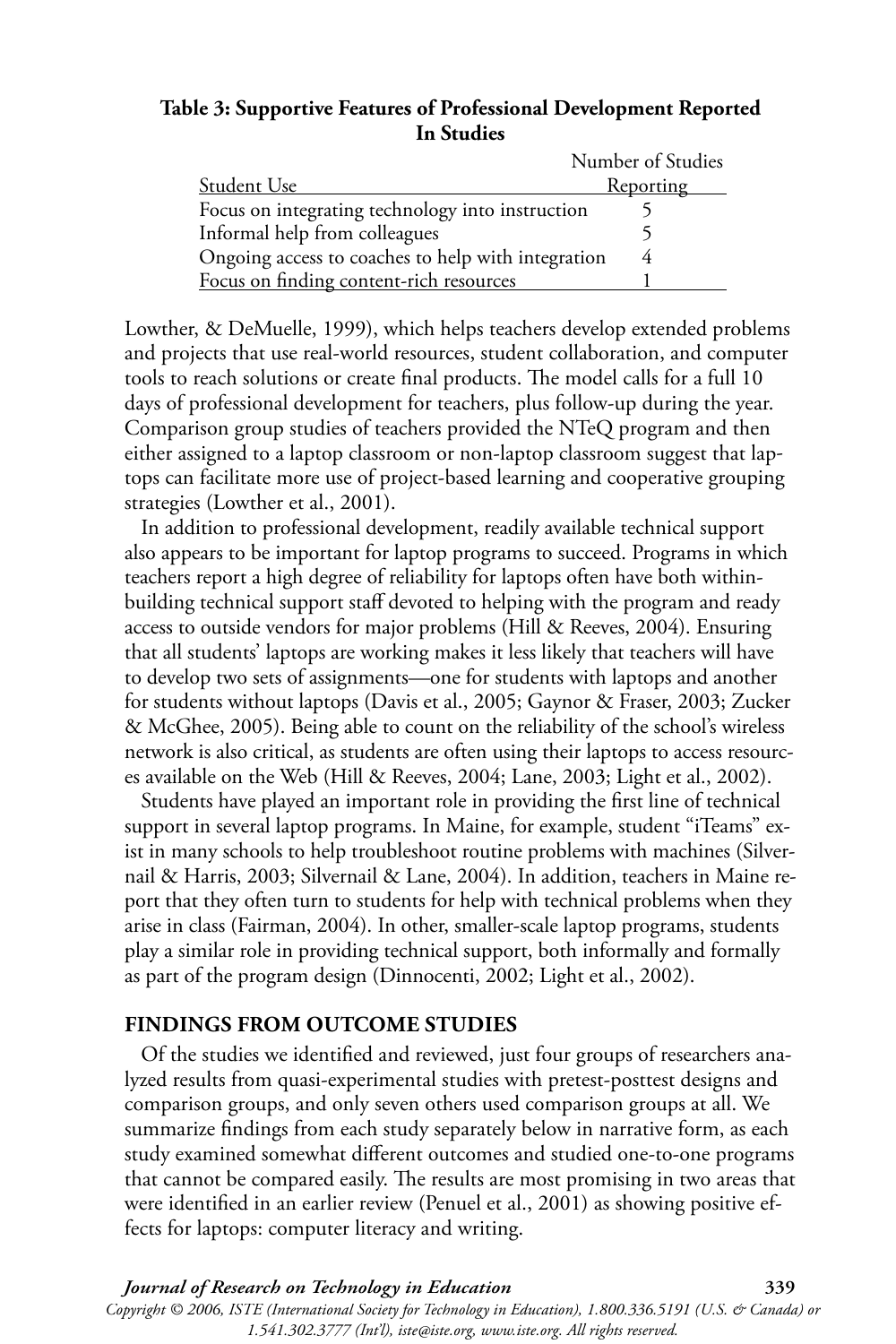Russell, Bebell, and Higgins (2004) compared the advantages for different student: computer ratios in classrooms. In a single public school, the school assigned different numbers of laptops to upper elementary grades classrooms to achieve either four-to-one, two-to-one, or one-to-one student-computer ratios. The researchers then observed classrooms and studied how students used computers in the classes and how teachers organized their instruction. The oneto-one classrooms provided several advantages over the two-to-one and four-toone classrooms. In those classrooms, students used computers more across the curriculum and used them at home for academic purposes. In addition, their images of what is required for writing tasks nearly always included computers. In one-to-one classrooms, instruction was different as well; there was less largegroup instruction than in two-to-one and four-to-one classrooms. Researchbased evidence from six other comparison group studies that used posttest-only designs also report that students in laptop programs use computers more often and for a wider array of purposes than do students with less ubiquitous access to computers (Jaillet, 2004; Light et al., 2002; Lowther & Ross, 2003; Stevenson, 2002; Trimmel & Bachmann, 2004).

Schaumburg (2001) conducted a quasi-experimental study examining the effects of providing students with laptops on their technology literacy. She studied effects of a program that provided laptops to students in a high school in Germany. She found that the laptop students made greater gains than did comparison group students on a researcher-developed test of their knowledge of hardware and the laptop's operating system, common productivity tools, skill in using the Internet, and knowledge of basic computer security. Other comparison group studies with posttest-only designs reported greater levels of technology literacy among students in laptop programs, using judgments made by researchers on the basis of structured observations of their skill in using computers and the Internet (Lowther & Ross, 2003; Lowther et al., 2001).

We identified four separate studies that reported positive effects of laptop programs on students' writing skills (Gulek & Demirtas, 2005; Light et al., 2002; Lowther & Ross, 2003; Lowther et al., 2001). However, none of these studies used a pretest to determine whether students had actually improved their writing skills over the course of the study. Therefore, although several studies reported positive effects, the research-based evidence that laptop programs can improve writing is somewhat less strong than research-based evidence of effects on technology use and technology literacy.

# **Discussion and Conclusion**

The research studies included in this synthesis provide a basic understanding of how students use laptops and wireless connectivity as part of one-to-one initiatives, and there is some preliminary evidence that providing students with more ubiquitous access to computers gives them more practice in using technology. In contrast to how students use technology in other initiatives that emphasize basic skills development or assessment, in one-to-one initiatives students most often use productivity and design tools in ways that are integrated into other classroom activities and assignments. Students gain practice with using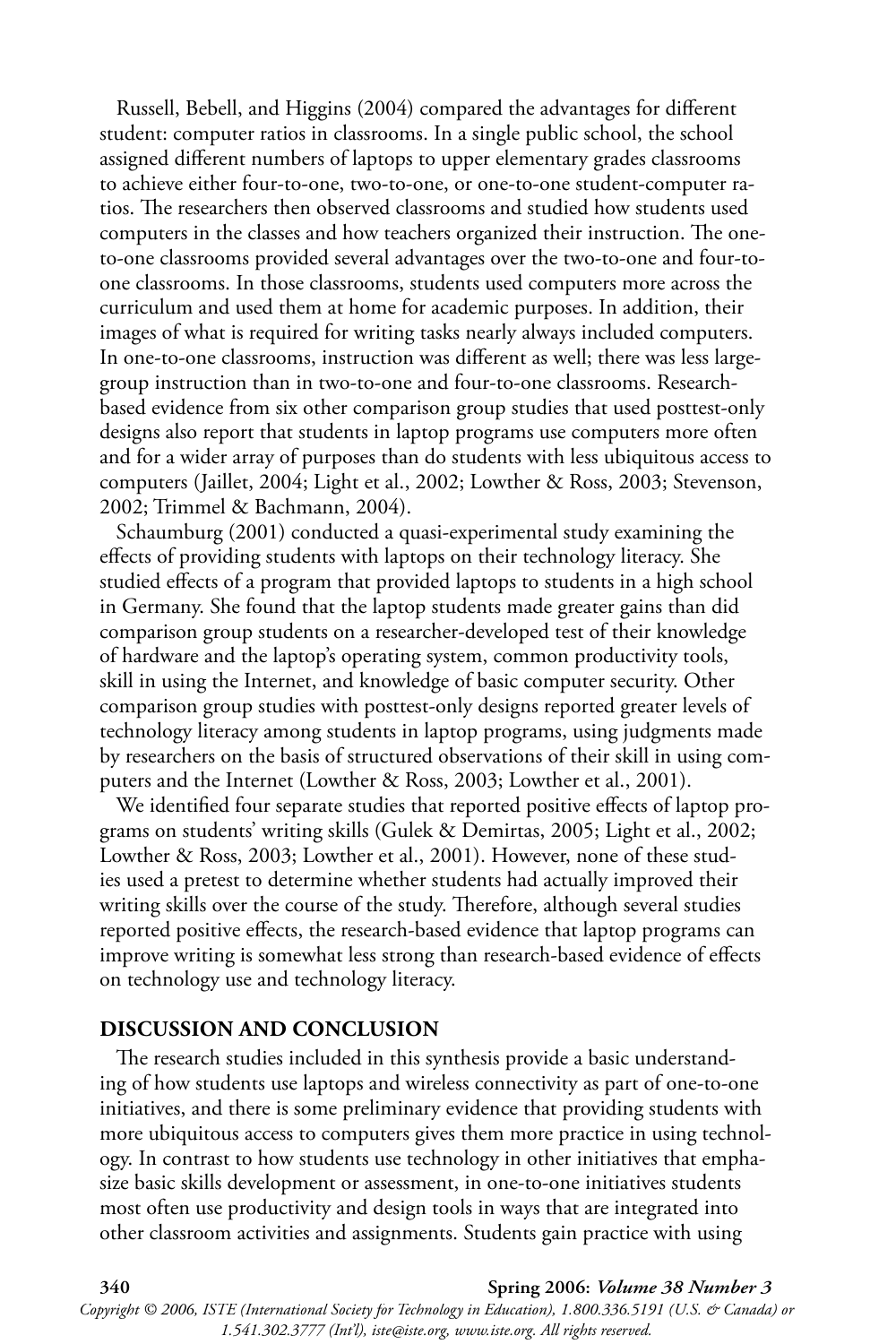these tools, and as outcome studies document, often improve their technology literacy and skill in using word processing tools to improve their writing skills.

What is less clear from these studies is what the potential is for one-to-one initiatives to improve student achievement in core subjects. Few projects reported using tutorial or practice software in mathematics and reading, subjects that are the central focus of most state accountability tests and systems. One study did examine effects on state achievement test scores (Gulek & Demirtas, 2005), but only results for writing suggest clear positive effects. The expectation that oneto-one initiatives will improve achievement scores bears further investigation, and it is likely that to expect achievement gains, one-to-one initiatives would need to be part of a larger, more comprehensive effort to improve instruction (Light et al., 2002). A number of researchers whose work is included as part of this study have argued that one-to-one initiatives that also provide professional development in how to improve instruction and provide curricular resources tied to content teachers must teach have the best chances of making significant improvements to teaching and learning (see, e.g., Morrison et al., 1999).

The research on implementation synthesized here is largely consistent with past research on educational technology reforms, though it does suggest that peers may pay a particularly important role in supporting implementation for teachers. As other studies have found, when teachers believe that technology can support student learning and offers resources that add value to the curriculum, they are more likely to use it. Similarly, professional development support and technical support are critical for one-to-one initiatives, just as they are for other technology initiatives. The finding that other teachers are particularly important in helping teachers learn how to integrate technology into the classroom, however, has only recently become the focus of systematic research in educational technology (Frank et al., 2004). It is consistent with emerging research on professional development, however, which has found that participating in professional development activities with peers can contribute to its overall effectiveness (Garet, Porter, Desimone, Birman, & Yoon, 2001).

What few studies to date have done is to test specifically the links between hypothesized outcomes for one-to-one initiatives and different implementation measures. In fact, a number of studies in the synthesis did not clearly specify the overall goals of the initiative they were studying. Some did not report on overall usage levels of the computers, and none specifically examined the relationship between usage and outcome measures. Finally, some researchers did not indicate when in the development of the program they conducted their study, making it difficult to know whether some of the implementation findings are primarily an artifact of a program's novelty in a school or district.

Including information about core aspects of the design and implementation of particular one-to-one initiatives in all studies would make research considerably more useful for policymakers and program developers. Policymakers need such information to establish priorities for external funding opportunities and give guidance to programs on the ways they ought to structure professional development opportunities for teachers and provide for technical support. Program developers need such information so that they can begin to identify "best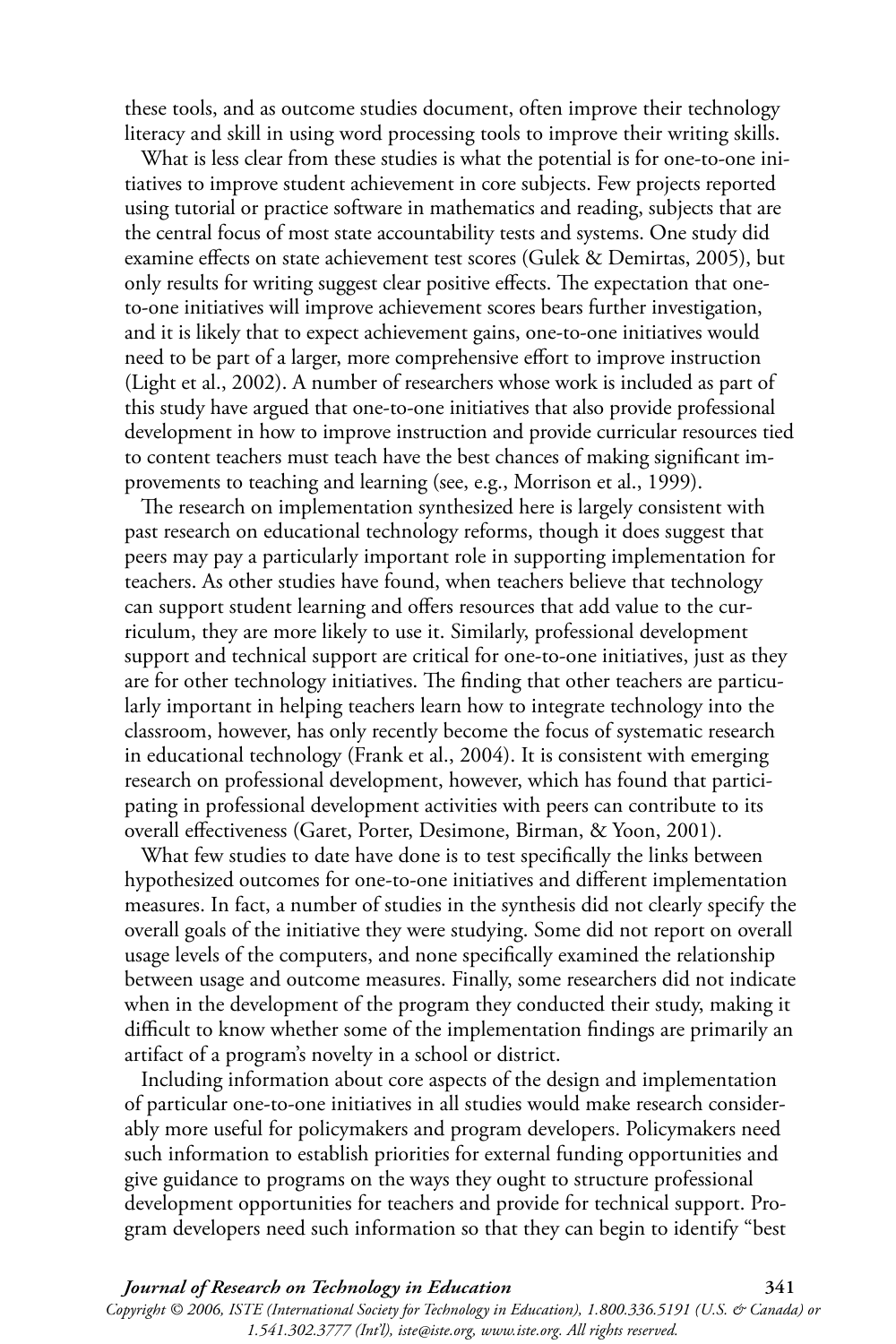practices" to replicate in their own program designs. Most educational technology innovations combine social, pedagogical, and technological elements, and program designers must constantly adapt and reconfigure these elements as programs evolve (Means & Penuel, 2005).

Different approaches to measuring outcomes are also needed in future evaluation research on one-to-one initiatives to advance research in this area. Several studies that focused more on implementation cited outcomes based on self-report survey data that researchers rarely measured in outcome studies. Half of the studies in this synthesis reported positive effects of laptop programs on student motivation or engagement, but just three attempted to measure it in some way other than by a single self-report item (Lowther & Ross, 2003; Russell et al., 2004; Trimmel & Bachmann, 2004). These researchers measured motivation either by observation or by using previously validated survey scales of achievement motivation. Many laptop programs in this study had as their aim broad goals such as the preparation of students for jobs in the  $21<sup>st</sup>$  century or improving the economic competitiveness of the region (Jaillet, 2004; Silvernail & Lane, 2004), but these kinds of outcomes are difficult to measure in a one- or two-year evaluation. Similarly, researchers reported that students increased their organizational skills with laptop computers (Lowther et al., 2001; Zucker & McGhee, 2005), and that students gained access to a wider array of up-to-date educational resources as a result of their participation in laptop programs (Dinnocenti, 2002; Gaynor & Fraser, 2003; Lowther et al., 2001; Mitchell Institute, 2004). Both results seem plausible, but there are not many widely accepted measures of organizational skills or of the breadth and quality of materials students can access in school (whether through laptops or textbooks). Unfortunately, the researchers did not attempt to develop scales or measures as part of their evaluation research. Researchers conducting future evaluation studies investigating these potential effects of laptops will have to develop and establish the reliability and validity of a wide variety of outcome measures as part of their research.

The increasing popularity of laptop initiatives with a wide variety of stakeholders in education—policymakers, administrators, teachers, parents, and students—makes the need for sound research-based evidence of effectiveness especially critical at this time. States and district school boards must often choose between funding different compelling kinds of programs for students; data on effectiveness can help inform their decision-making progress. Although they are difficult to conduct, a significant number of experimental and quasi-experimental studies are needed if laptop programs are to provide stronger research-based evidence warranting investments in one-to-one initiatives.

In addition, there will always remain a significant role for research syntheses that periodically review extant research on one-to-one initiatives. Research syntheses can provide policymakers, educators, and researchers with a good idea about what the best evidence is from a range of studies. As scholars who are part of the National Research Council note,

Rarely does one study produce an unequivocal and durable result; multiple methods, applied over time and tied to evidentiary standards,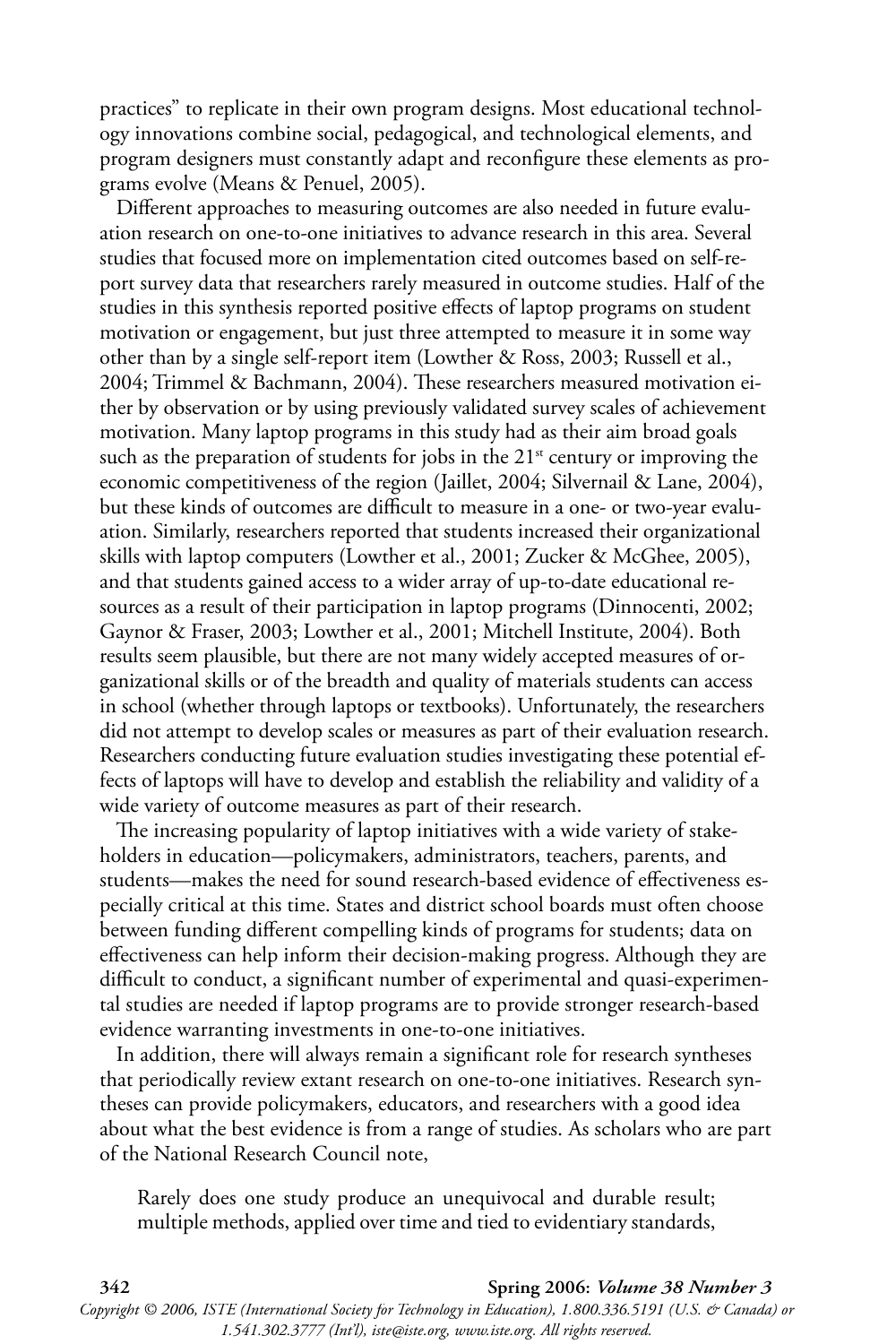are essential to establishing a base of scientific knowledge. Formal syntheses of research findings across studies are often necessary to discover, test, and explain the diversity of findings that characterize many fields. (National Research Council, 2002, p. 3)

## **Acknowledgements**

Apple Computer, Inc. funded this research synthesis under contract with SRI International. All findings and opinions expressed herein are the sole responsibility of the author. The author wishes to acknowledge the support of Natalie Nielsen, Jennifer Scott, Benita Kim, Deborah Kim, and Reina Fujii of SRI International for assisting with identifying and reviewing individual studies. In addition, Jeremy Roschelle, Linda Shear, and Sarah Zaner of SRI International, as well as Karen Cator and Linda Roberts of Apple, each provided valuable comments to an earlier version of this paper produced for Apple.

#### **Contributor**

William R. Penuel is Director of Evaluation Research at the Center for Technology in Learning at SRI International. His research focuses on the ways that technology can support the improvement of teaching and learning in science and mathematics reform initiatives in schools and community settings. He is the author of numerous peer-reviewed journal articles, and, with Barbara Means and Chris Padilla, is the author of *The Connected School: Technology and Learning in High School* (Jossey-Bass). He holds a PhD in developmental psychology from Clark University and an EdM from Harvard University in human development and psychology. (Address: Dr. William R. Penuel, Director of Evaluation Research, SRI International, 333 Ravenswood Avenue, Mailstop BN390, Menlo Park, CA 94025; william.penuel@sri.com.)

### **References**

Adelman, N., Donnelly, M. B., Dove, T., Tiffany-Morales, J., Wayne, A., & Zucker, A. A. (2002). *The integrated studies of educational technology: Professional development and teachers' use of technology*. Menlo Park, CA: SRI International.

Becker, H. J., & Anderson, R. E. (2000). *Subject and teacher objectives for computer-using classes by school socio-economic status.* Irvine, CA and Minneapolis, MN: Center for Research on Information Technology and Organizations, University of California, Irvine, and University of Minnesota.

Becker, H. J., Ravitz, J., & Wong, Y. (1999). *Teacher and teacher-directed student use of computers and product* (No. 3: Teaching, Learning, and Computation, 1998 National Survey.). Irvine, CA: University of California at Irvine.

Blumenfeld, P., Fishman, B. J., Krajcik, J., Marx, R. W., & Soloway, E. (2000). Creating usable innovations in systemic reform: Scaling up technology-embedded project-based science in urban schools. *Educational Psychologist, 35*(3), 149–164.

Chang, H.-h., Henriquez, A., Honey, M., Light, D., Moeller, B., & Ross, N. (1998). *The Union City story: Education reform and technology—students' performance on standardized tests*. New York, NY: Center for Children and Technology.

*Journal of Research on Technology in Education* **343**

*Copyright © 2006, ISTE (International Society for Technology in Education), 1.800.336.5191 (U.S. & Canada) or 1.541.302.3777 (Int'l), iste@iste.org, www.iste.org. All rights reserved.*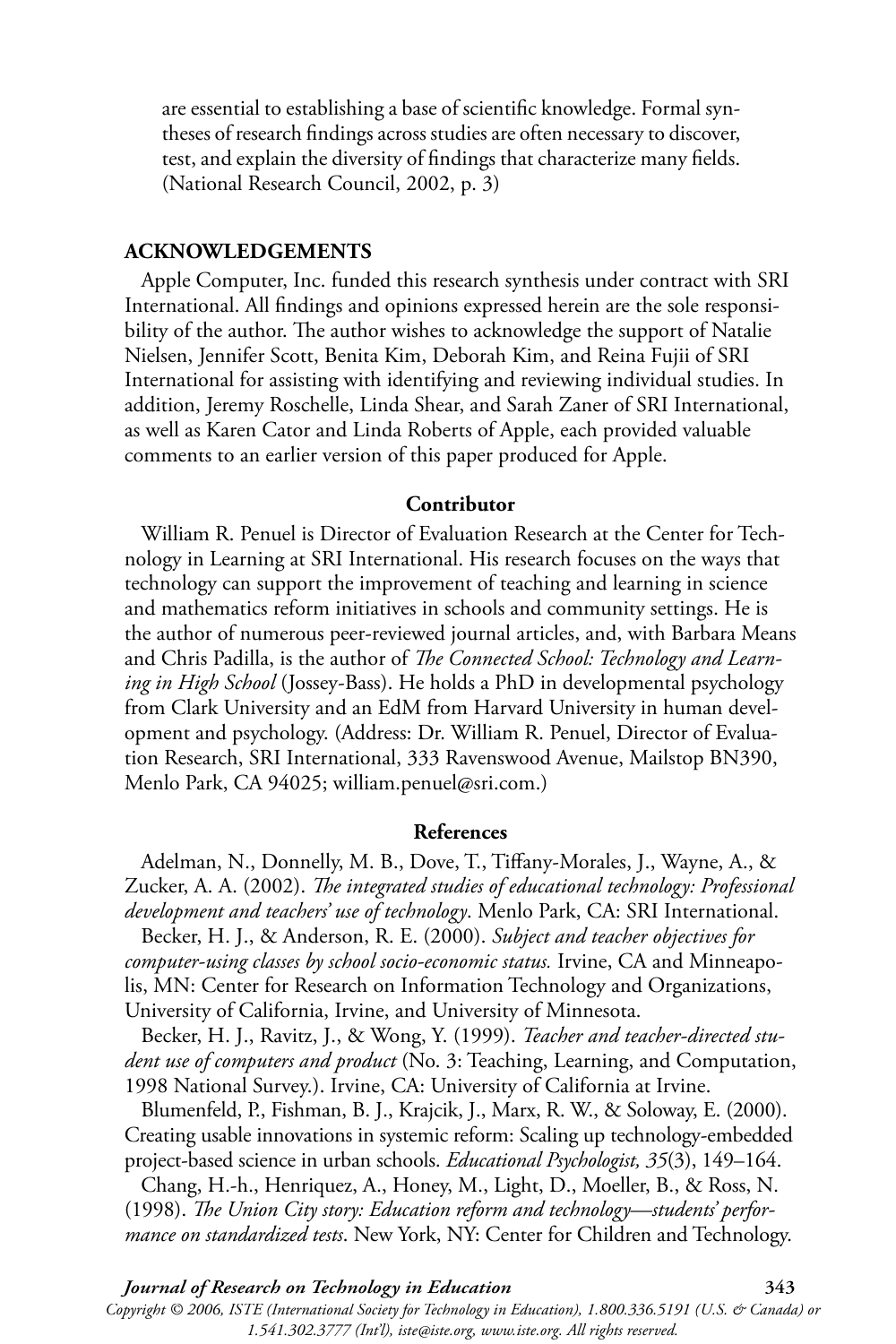Coburn, C. E. (2004). Beyond decoupling: Rethinking the relationship between the institutional environment and the classroom. *Sociology of Education, 77*(3), 211–244.

Colella, V. (2000). Participatory simulations: Building collaborative understanding through immersive dynamic modeling. *The Journal of the Learning Sciences, 9*(4), 471–500.

Consortium on School Networking. (2004). *A guide to handheld computing in K–12 education*. Washington, DC: Author.

Cuban, L. (1986). *Teachers and machines: The classroom use of technology since 1920*. New York: Teachers College Press.

Cuban, L. (2001). *Oversold and underused: Computers in the classroom*. Cambridge, MA: Harvard University Press.

Daitzman, P. (2003). *Evaluation of the national model laptop program—technology literacy, a dimension of information literacy: A journey into the global learning community, November 2002–June 2003*. New Haven, CT: East Rock Global Magnet School.

Davies, A. (2004). *Finding proof of learning in a one-to-one computing classroom*. Courtenay, BC: Connections Publishing.

Davis, D., Garas, N., Hopstock, P., Kellum, A., & Stephenson, T. (2005). *Henrico County Public Schools iBook survey report*. Arlington, VA: Development Associates, Inc.

Dinnocenti, S. T. (2002). *Laptop computers in an elementary school: Perspectives on learning environments from students, teachers, administrators, and parents.* Unpublished doctoral dissertation, University of Connecticut, Storrs, CT. UMI Publication Number 3034011.

Ertmer, P. A. (1999). Addressing first- and second-order barriers to change: Strategies for technology integration. *Educational Technology Research and Development, 47*(4), 47–61.

Fairman, J. (2004). *Trading roles: Teachers and students learn with technology*. Orono, ME: Maine Education Policy Research Institute, University of Maine Office.

Frank, K. A., Zhao, Y., & Borman, K. (2004). Social capital and the diffusion of innovations within organizations: Application to the implementation of computer technology in schools. *Sociology of Education, 77*(2), 148–171.

Garet, M. S., Porter, A. C., Desimone, L., Birman, B. F., & Yoon, K. S. (2001). What makes professional development effective? Results from a national sample of teachers. *American Educational Research Journal, 38*(4), 915–945.

Gaynor, I. W., & Fraser, B. J. (2003). *Online collaborative projects: A journey for two Year 5 technology rich classrooms.* Paper presented at the Western Australian Institute for Educational Research Forum. Retreived May 5, 2005 from http://education.curtin.edu.au/waier/forums/2003/gaynor.html.

Gulek, J. C., & Demirtas, H. (2005). Learning with technology: The impact of laptop use on student achievement. *The Journal of Technology, Learning, and Assessment, 3*(2). Available: http://www.jtla.org.

Harris, W. J., & Smith, L. (2004). *Laptop use by seventh grade students with disabilities: Perceptions of special education teachers*. Orono, ME: Maine Education Policy Research Institute, University of Maine Office.

#### **344 Spring 2006:** *Volume 38 Number 3 Copyright © 2006, ISTE (International Society for Technology in Education), 1.800.336.5191 (U.S. & Canada) or 1.541.302.3777 (Int'l), iste@iste.org, www.iste.org. All rights reserved.*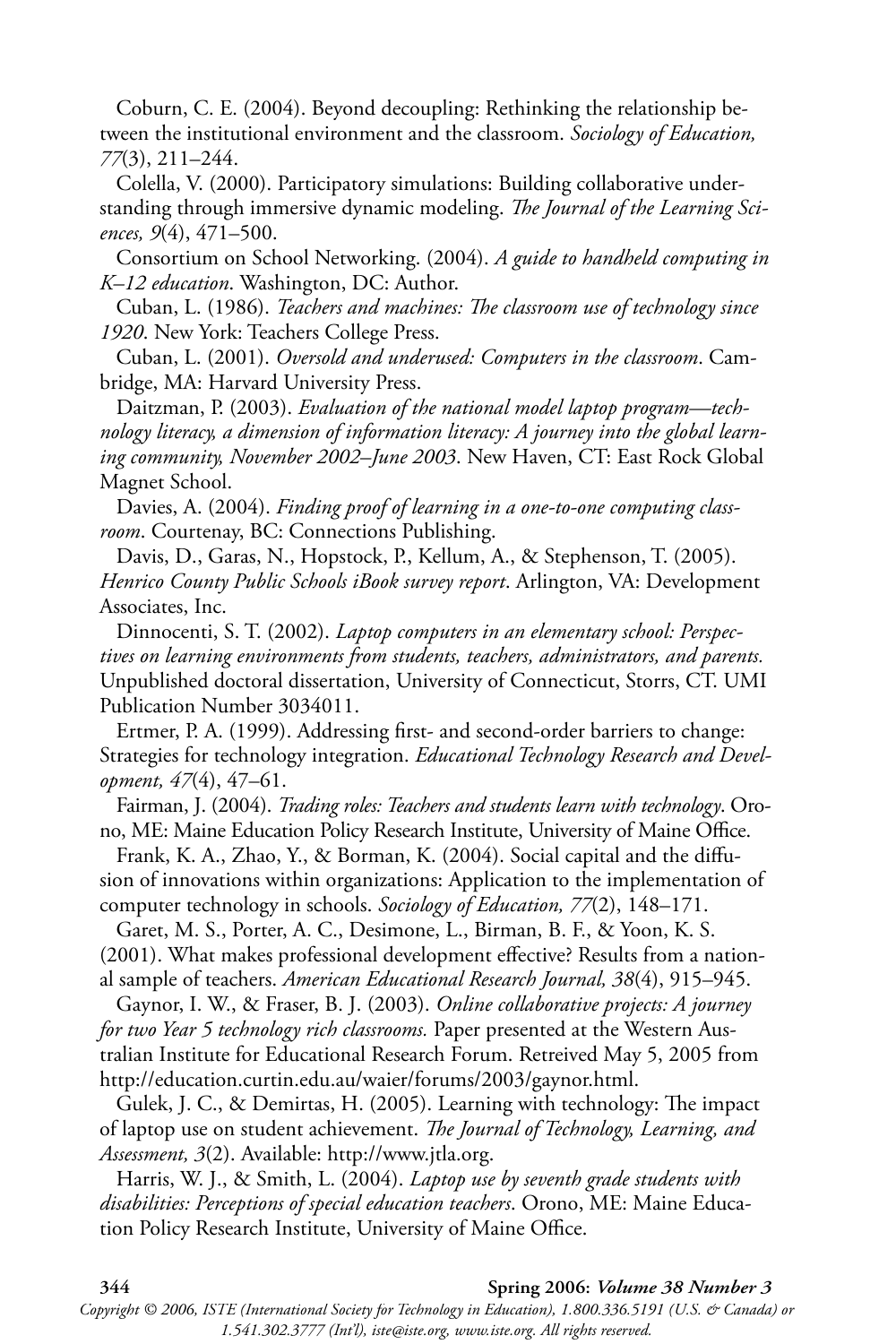Haynes, C. (1996). *The effectiveness of using laptop computers with middle school students identified as being inhibited writers.* Unpublished doctoral dissertation, Union Institute, Cincinnati, OH. UMI Publication Number 9630228.

Hegedus, S., & Kaput, J. (2004, September). *An introduction to the profound potential of connected algebra activities: Issues of representation, engagement and pedagogy.* Paper presented at the 28th Conference of the International Group for the Psychology of Mathematics Education, Bergen, Norway. Retrieved December 1, 2005 from http://www.simcalc.umassd.edu/downloads/RR261\_Kaput.pdf.

Hill, J., & Reeves, T. (2004). *Change takes time: The promise of ubiquitous computing in schools. A report of a four year evaluation of the laptop initiative at Athens Academy.* Athens, GA: University of Georgia.

Jaillet, A. (2004). What is happening with portable computers in schools? *Journal of Science Education and Technology, 13*(1), 115–128.

Kanaya, T., Light, D., & Culp, K. M. (2005). Factors influencing outcomes from a technology-focused professional development program. *Journal of Research on Technology in Education, 37*(3), 313–329.

Kaput, J., & Hegedus, S. (2002). *Exploiting classroom connectivity by aggregating student constructions to create new learning opportunities.* Paper presented at the 26th Conference of the International Group for the Psychology of Mathematics Education, Norwich, UK. Retrieved December 1, 2005 from http:// www.simcalc.umassd.edu/downloads/PME2002.pdf.

Kozma, R. B. (1991). Learning with media. *Review of Educational Research, 61*, 179–212.

Kulik, C.-L. C., & Kulik, J. A. (1991). Effectiveness of computer-based instruction: An updated analysis. *Computers in Human Behavior, 7*, 75–94.

Kulik, J. A. (1994). Meta-analytic studies of findings on computer-based instruction. In E. L. Baker & H. F. O'Neill, Jr. (Eds.), *Technology assessment in education and training* (pp. 9–33). Hillsdale, NJ: Lawrence Erlbaum.

Lane, D. M. M. (2003). *The Maine Learning Technology Initiative impact on students and learning*. Portland, ME: Center for Education Policy, Applied Research, and Evaluation, University of Southern Maine.

Lemke, C., & Martin, C. (2003a). *One-to-one computing in Indiana: A state profile*. Culver City, CA: Metiri Group.

Lemke, C., & Martin, C. (2003b). *One-to-one computing in Maine: A state profile*. Culver City, CA: Metiri Group.

Lemke, C., & Martin, C. (2003c). *One-to-one computing in Michigan: A state profile*. Culver City, CA: Metiri Group.

Lemke, C., & Martin, C. (2003d). *One-to-one computing in Virginia: A state profile*. Culver City, CA: Metiri Group.

Light, D., McDermott, M., & Honey, M. (2002). *Project Hiller: The impact of ubiquitous portable technology on an urban school*. New York: Center for Children and Technology, Education Development Center.

Lowther, D. L., & Ross, S. M. (2003, April). *When each one has one: The influences on teaching strategies and student achievement of using laptops in the classroom.* Paper presented at the Annual Meeting of the American Educational

*Journal of Research on Technology in Education* **345**

*Copyright © 2006, ISTE (International Society for Technology in Education), 1.800.336.5191 (U.S. & Canada) or 1.541.302.3777 (Int'l), iste@iste.org, www.iste.org. All rights reserved.*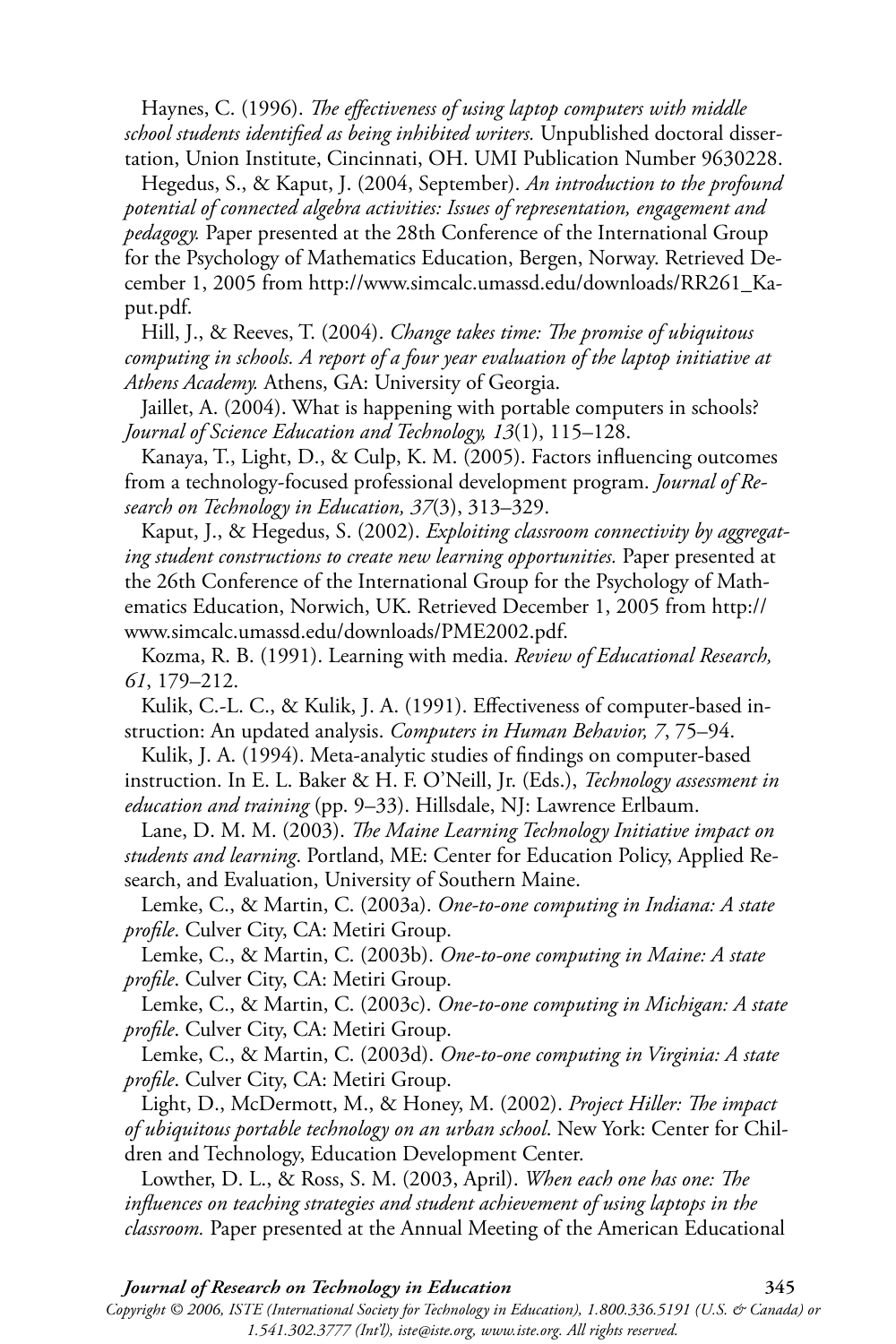Research Association, Chicago, IL. Retrieved April 8, 2005 from http://crep. memphis.edu/web/research/pub/Laptop\_AERA\_2003.pdf.

Lowther, D. L., Ross, S. M., & Morrison, G. R. (2001, July). *Evaluation of a laptop program: Successes and recommendations.* Paper presented at the National Education Computing Conference, Chicago, IL. Retrieved April 20, 2005 from http://home.earthlink.net/~anebl/lowther.pdf.

Means, B., & Olson, K. (1995). *Technology's Role in Education Reform: Findings from a National Study of Innovating Schools*. Menlo Park, CA: SRI International.

Means, B., & Penuel, W. R. (2005). Research to support scaling up technology-based educational innovations. In C. Dede, J. P. Honan, & L. C. Peters (Eds.), *Scaling up success: Lessons from technology-based educational improvement* (pp. 176–197). San Francisco: Jossey-Bass.

Mitchell Institute. (2004). *One-to-one laptops in a high school environment: Piscataquis Community High School study final report*. Portland, ME: Great

Maine Schools Project, George J. Mitchell Scholarship Research Institute.

Molina, A., Sussex, W., & Penuel, W. R. (2005). *Training Wheels evaluation report*. Menlo Park, CA: SRI International.

Morrison, G. R., Lowther, D., & DeMuelle, L. (1999). *Integrating computer technology into the classroom*. Englewood Cliffs, NJ: Merrill/Prentice Hall.

Myers, J. L. (1996). *The influence of a take-home computer program on mathematics achievement and attitudes of Title I elementary school children.* Unpublished doctoral dissertation, University of Georgia, Athens, GA. UMI Publication Number 9636476.

National Center for Education Statistics. (2000). *Teachers' tools for the 21st century: A report on teachers' use of technology*. Washington, DC: U.S. Department of Education.

National Research Council. (2002). *Scientific research in education*. Washington, DC: National Academy Press.

Newhouse, C. P., & Rennie, L. (2001). A longitudinal study of the use of student-owned portable computers in a secondary school. *Computers & Education*, *36*(3), 223–243.

North Carolina Department of Public Instruction. (1999). *1997-98 report of student performance: North Carolina Tests of Computer Skills.* Raleigh, NC: North Carolina Department of Public Instruction.

Penuel, W. R., Kim, D. Y., Michalchik, V., Lewis, S., Means, B., Murphy, B., et al. (2001). *Using technology to enhance connections between home and school: A research synthesis*. Menlo Park, CA: SRI International.

Riel, M., & Becker, H. J. (2000, April). *The beliefs, practices, and computer use of teacher leaders.* Paper presented at the Annual Meeting of the American Educational Research Association, New Orleans.

Rockman ET AL. (1995). *Assessing the growth: The Buddy Project evaluation, 1994–5*. San Francisco: Author.

Rockman et al. (1998). *Powerful tools for schooling: Second year study of the laptop program*. San Francisco: Author.

*Copyright © 2006, ISTE (International Society for Technology in Education), 1.800.336.5191 (U.S. & Canada) or 1.541.302.3777 (Int'l), iste@iste.org, www.iste.org. All rights reserved.*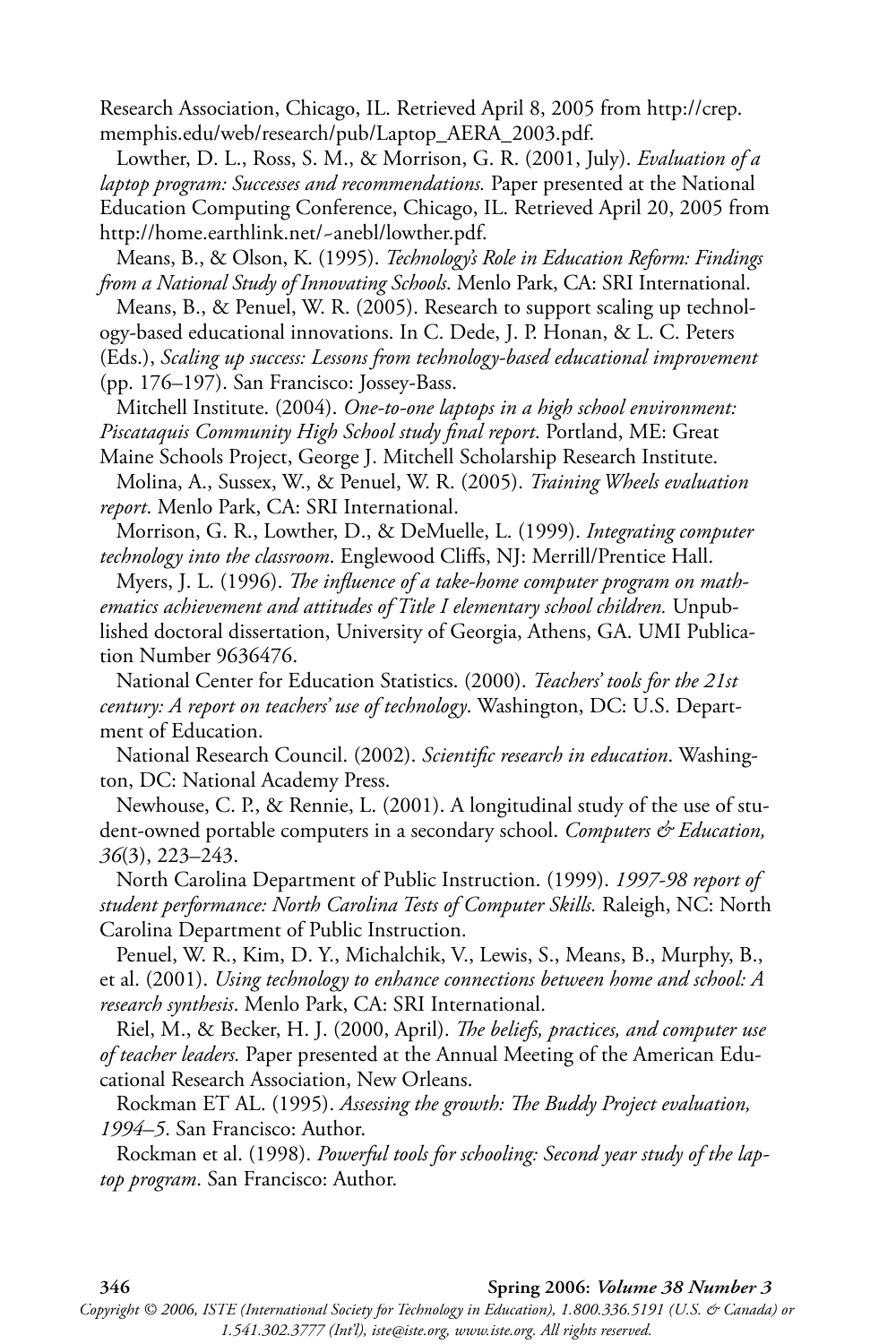Roschelle, J., & Pea, R. D. (2002). A walk on the WILD side: How wireless handhelds may change computer-supported collaborative learning. *International Journal of Cognition and Technology, 1*(1), 145–168.

Roschelle, J., Pea, R. D., Hoadley, C. M., Gordin, D. G., & Means, B. (2000). Changing how and what children learn in school with computer-based technologies. *The Future of Children, 10*(2), 76–101.

Roschelle, J., Penuel, W. R., & Abrahamson, A. L. (2004). The networked classroom. *Educational Leadership, 61*(5), 50–54.

Russell, M., Bebell, D., & Higgins, J. (2004). *Laptop learning: A comparison of teaching and learning in upper elementary classrooms equipped with shared carts of laptops and permanent one-to-one laptops*. Boston: Technology and Assessment Study Collaborative, Boston College.

Sandholtz, J., Ringstaff, C., & Dwyer, D. (1997). *Teaching with technology: Creating student-centered classrooms.* New York: Teachers College Press.

Sarama, J., Clements, D. H., & Henry, J. J. (1998). Network of influences in an implementation of a mathematics curriculum innovation. *International Journal of Computers for Mathematical Learning, 3*(2), 113–148.

Schaumburg, H. (2001, June). *Fostering girls' computer literacy through laptop learning.* Paper presented at the National Educational Computing Conference, Chicago, IL.

Sheingold, K., & Hadley, M. (1990). *Accomplished teachers: Integrating computers into classroom practice*. New York: Center for Technology in Education, Bank Street College of Education.

Silvernail, D. L., & Harris, W. J. (2003). *The Maine Learning Technology Initiative teacher, student, and school perspectives: Mid-year evaluation report*. Portland, ME: Maine Education Policy Research Institute, University of Southern Maine.

Silvernail, D. L., & Lane, D. M. M. (2004). *The impact of Maine's one-to-one laptop program on middle school teachers and students: Phase one summary evidence*. Portland, ME: Maine Education Policy Research Institute, University of Southern Maine.

Stevenson, K. R. (1998). *Evaluation report—Year 2: Middle School Laptop Program, Beaufort County School District.* Beaufort, SC: Beaufort County School District.

Stevenson, K. R. (1999). *Evaluation report—Year 3: Middle School Laptop Program, Beaufort County School District.* Beaufort, SC: Beaufort County School District.

Stevenson, K. R. (2002). *Evaluation report—Year 2: High school laptop computer program* (Final Report, for school year 2001/2002). Liverpool: Liverpool Central School District, New York.

Stroup, W. M. (2002, September). *Instantiating Seeing Mathematics Structuring the Social Sphere (MS3): Updating generative teaching and learning for networked mathematics and science classrooms.* Paper presented at the First International Conference on Wireless and Mobile Technologies in Education, Vaxjo, Sweden.

Tatar, D., Roschelle, J., Vahey, P., & Penuel, W. R. (2003). Handhelds go to school. *IEEE Computer, 36*(9), 30–37.

*Journal of Research on Technology in Education* **347** *Copyright © 2006, ISTE (International Society for Technology in Education), 1.800.336.5191 (U.S. & Canada) or 1.541.302.3777 (Int'l), iste@iste.org, www.iste.org. All rights reserved.*